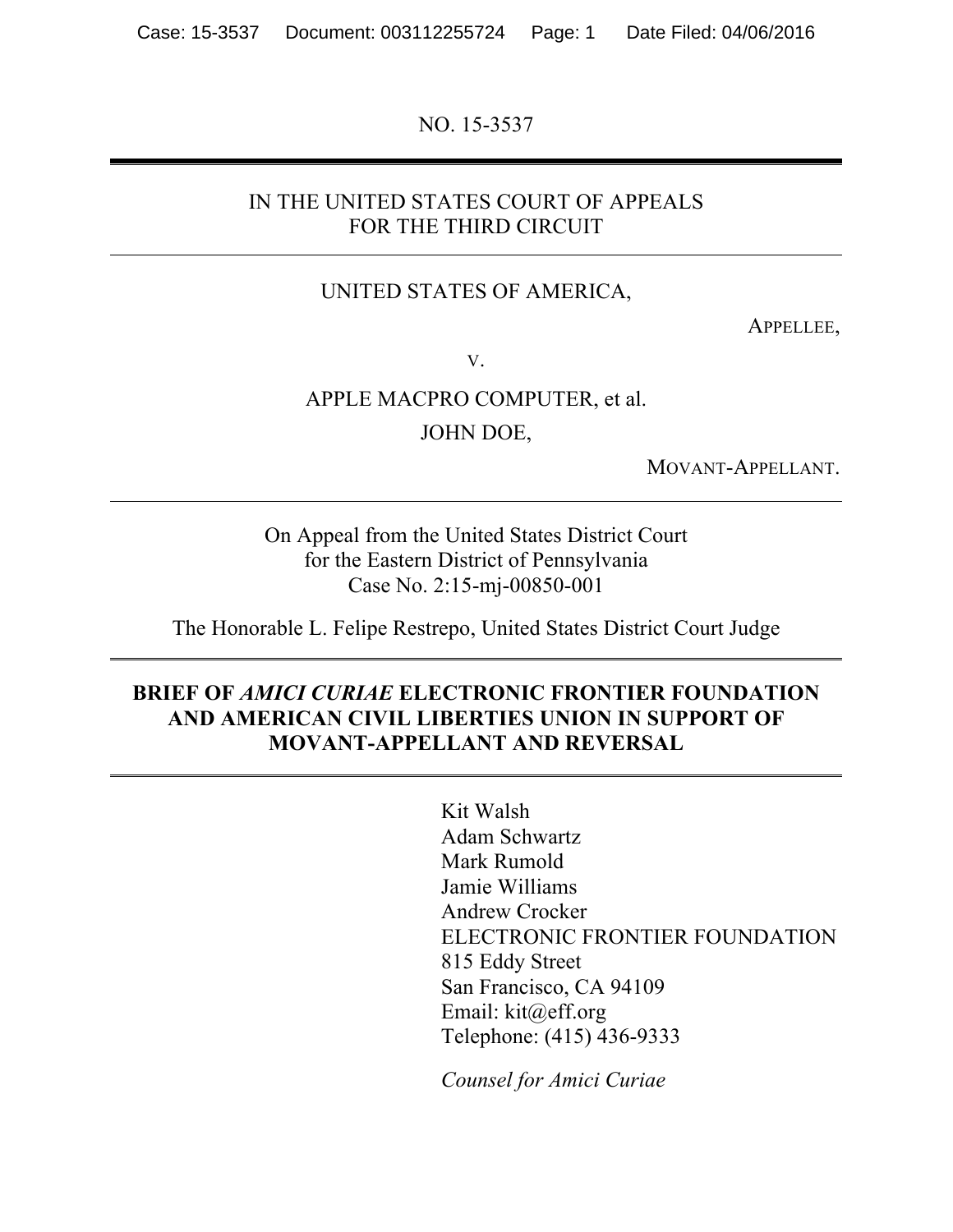### **CORPORATE DISCLOSURE STATEMENT**

Pursuant to Rule 26.1 of the Federal Rules of Appellate Procedure, *Amici Curiae* Electronic Frontier Foundation and American Civil Liberties Union state that they do not have parent corporations and that no publicly held corporation owns 10 percent or more of their stock.

Dated: April 6, 2016 By: /s/ Kit Walsh

Kit Walsh Adam Schwartz Mark Rumold Jamie Williams Andrew Crocker ELECTRONIC FRONTIER FOUNDATION 815 Eddy Street San Francisco, CA 94109 Telephone: (415) 436-9333 kit@eff.org

*Counsel for Amici Curiae*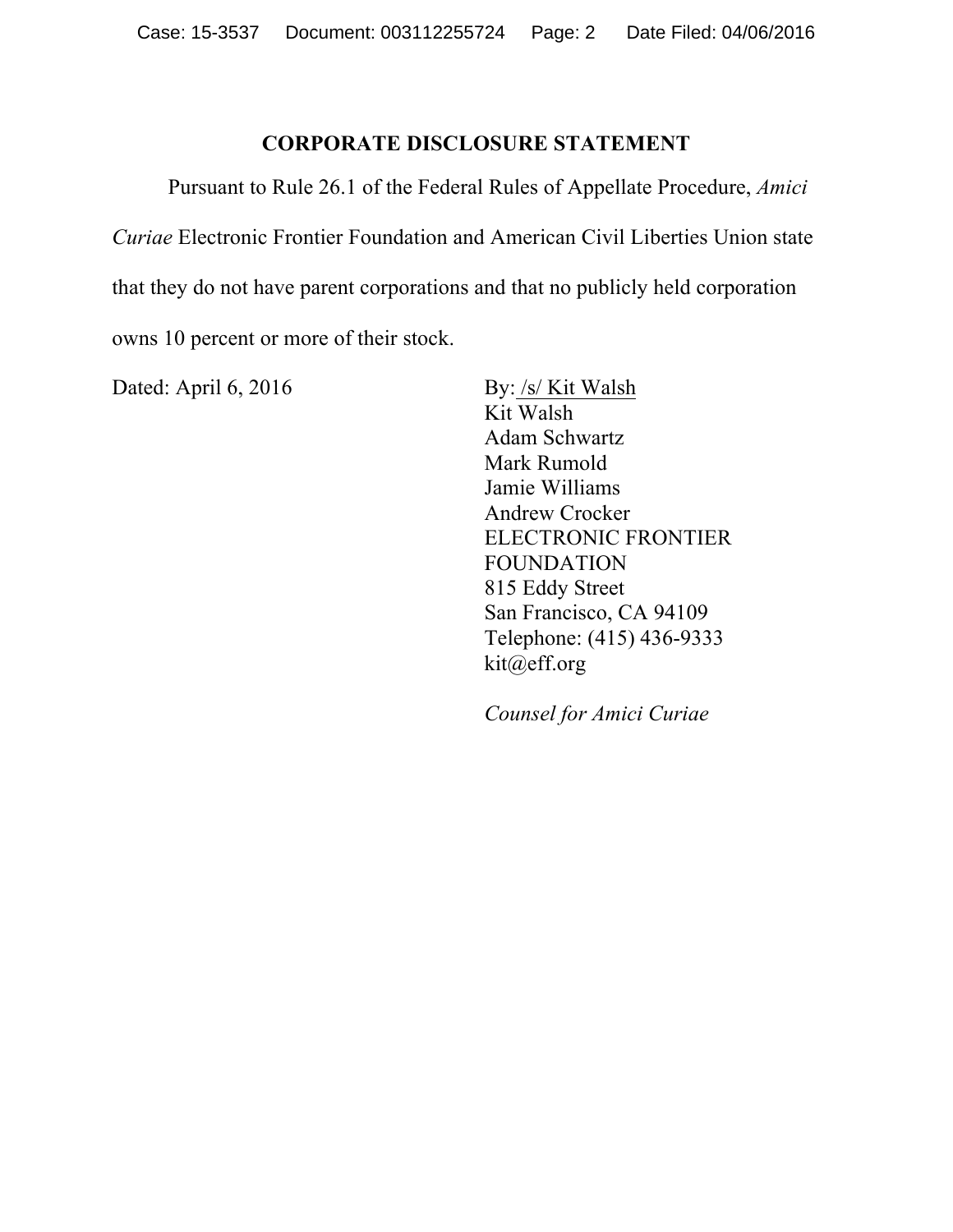# **TABLE OF CONTENTS**

| $\mathbf{I}$ . | ENCRYPTION TRANSFORMS DATA SO THAT IT EXISTS IN AN                                                                                                                                                      |  |
|----------------|---------------------------------------------------------------------------------------------------------------------------------------------------------------------------------------------------------|--|
| II.            | ENCRYPTION IS A COMMON AND CRITICAL TOOL FOR                                                                                                                                                            |  |
| III.           | ENCRYPTION HAS A VENERABLE HISTORY IN THE                                                                                                                                                               |  |
|                | IV. ENCRYPTION DOES NOT UNDULY HINDER LAW                                                                                                                                                               |  |
|                |                                                                                                                                                                                                         |  |
| $\mathbf{I}$ . | DECRYPTION IS INHERENTLY TESTIMONIAL, NOT A MERE<br>PHYSICAL ACT, AND THEREFORE ABSOLUTELY PRIVILEGED                                                                                                   |  |
|                | The unique features of encryption make decryption inherently<br>A.                                                                                                                                      |  |
|                | Prohibiting compelled decryption furthers the values animating the<br><b>B.</b><br>Fifth Amendment's privilege against self-incrimination18                                                             |  |
| П.             | EVEN IF COMPELLED DECRYPTION WERE AN "ACT OF<br>PRODUCTION," IT NONETHELESS VIOLATES THE FIFTH<br>AMENDMENT UNLESS THE EXISTENCE OF THE EVIDENCE THE<br>GOVERNMENT SEEKS IS A "FOREGONE CONCLUSION." 21 |  |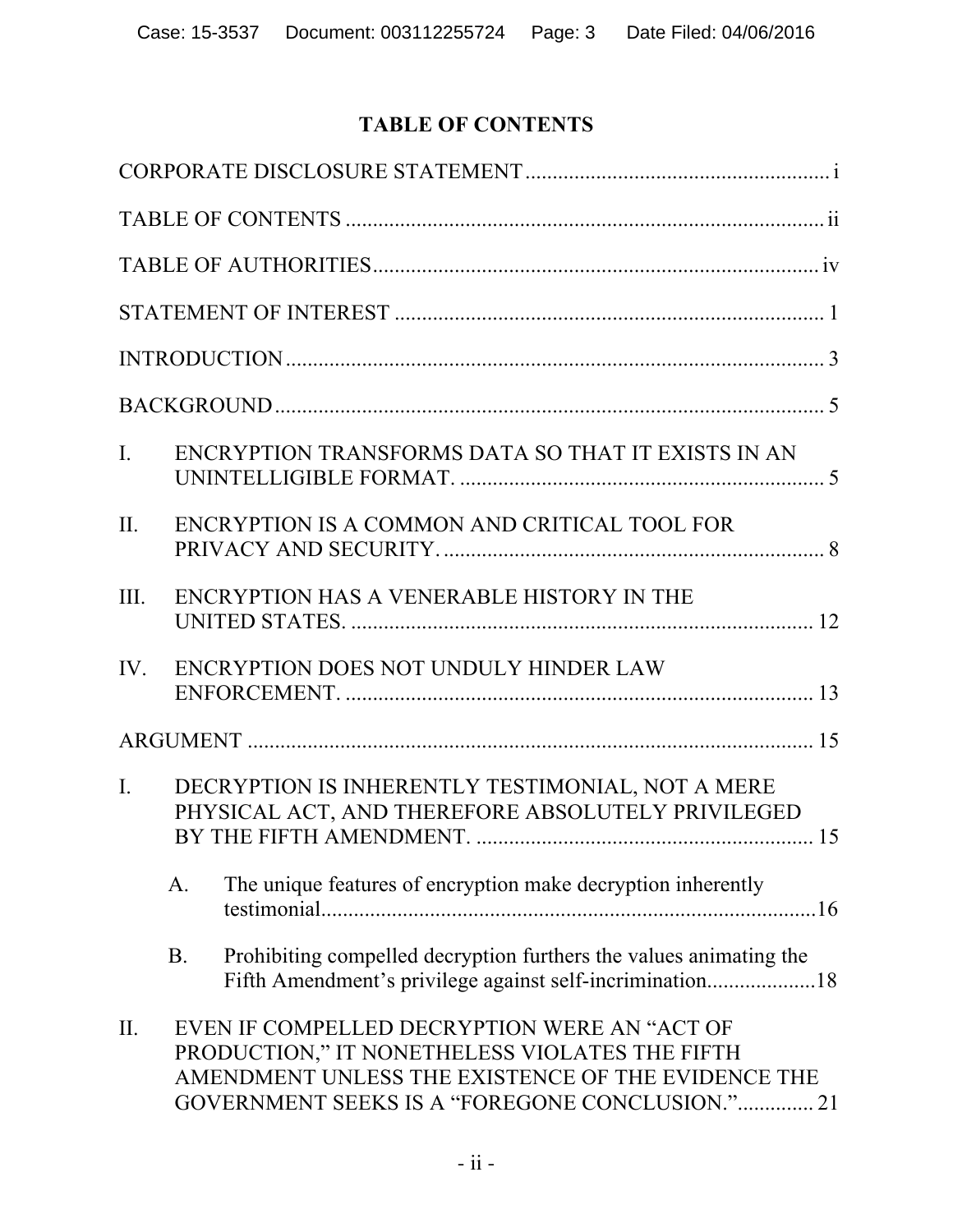|     | $\mathbf{A}$ .  | The Fifth Amendment protects testimonial acts of production that<br>are explicitly or implicitly communicative and not foregone                                                                            | 22 |
|-----|-----------------|------------------------------------------------------------------------------------------------------------------------------------------------------------------------------------------------------------|----|
|     | <b>B</b> .      | As the Eleventh Circuit and other federal courts have correctly<br>determined, decryption is a presumptively testimonial act of<br>production because it reveals the existence, location, and authenticity | 24 |
|     | $\mathcal{C}$ . | The government cannot satisfy the foregone conclusion test                                                                                                                                                 | 27 |
| HL. |                 | IF A COURT ORDERS DECRYPTION ON CONDITION OF<br>IMMUNITY, IT MUST PROVIDE BOTH USE AND DERIVATIVE                                                                                                          | 29 |
|     |                 |                                                                                                                                                                                                            | 31 |
|     |                 |                                                                                                                                                                                                            | 32 |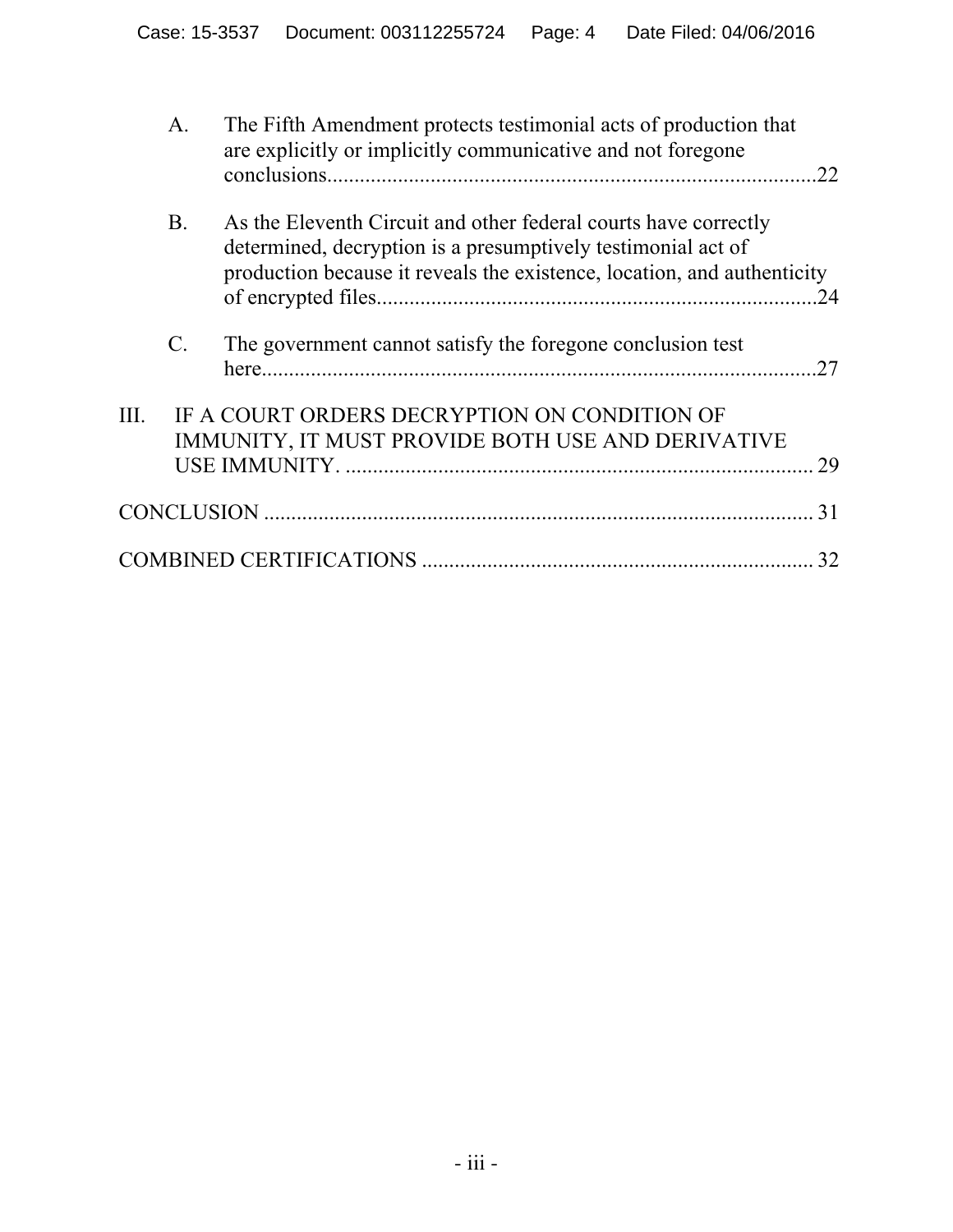## **TABLE OF AUTHORITIES**

#### **Cases**

| Barrett v. Acevedo,       |  |
|---------------------------|--|
| Boyd v. United States,    |  |
| Butcher v. Bailey,        |  |
| Commonwealth v. Gelfgatt, |  |
| Counselman v. Hitchcock,  |  |
| Curcio v. United States,  |  |
| Doe v. United States,     |  |
| Fischer v. United States, |  |
| Gilbert v. California,    |  |
| Hoffman v. United States, |  |
| Holt v. United States,    |  |
| ICC v. Gould,             |  |
| In re Boucher,            |  |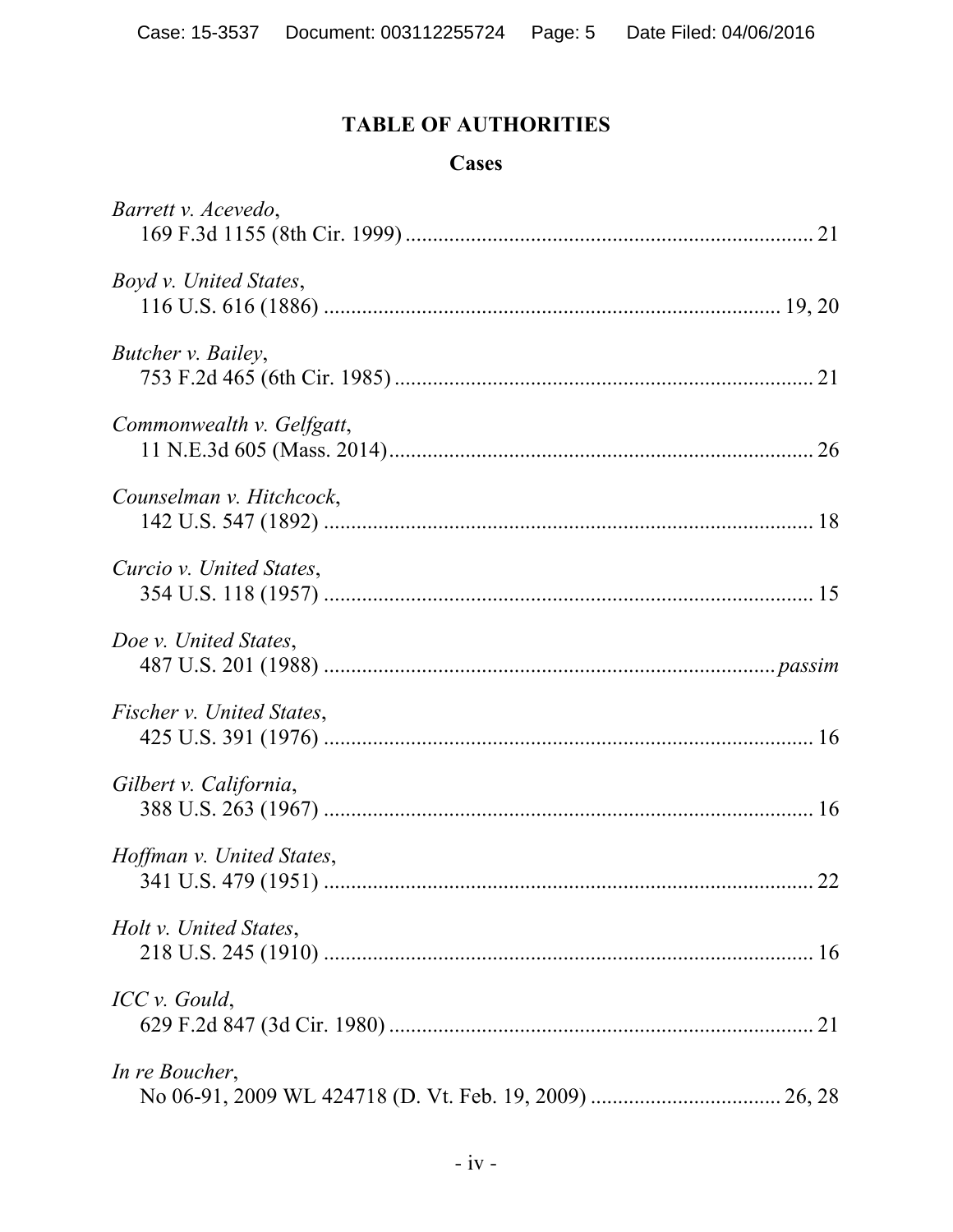| In re Grand Jury Proceedings,                                                         |  |
|---------------------------------------------------------------------------------------|--|
| In re Grand Jury Subpoena Duces Tecum,                                                |  |
| In re Grand Jury Subpoena,                                                            |  |
| In re Grand Jury Subpoena,                                                            |  |
| In re Steinberg,                                                                      |  |
| Kastigar v. United States,                                                            |  |
| Murphy v. Waterfront Comm'n of New York Harbor,                                       |  |
| Riley v. California,                                                                  |  |
| Schmerber v. California,                                                              |  |
| SEC v. Huang,<br>No. 15-269, 2015 WL 5611644 (E.D. Pa. Sept. 23, 2015) 23, 25, 26, 28 |  |
| United States v. Cotterman,                                                           |  |
| United States v. Doe,                                                                 |  |
| United States v. Fisher,                                                              |  |
| United States v. Fricosu,                                                             |  |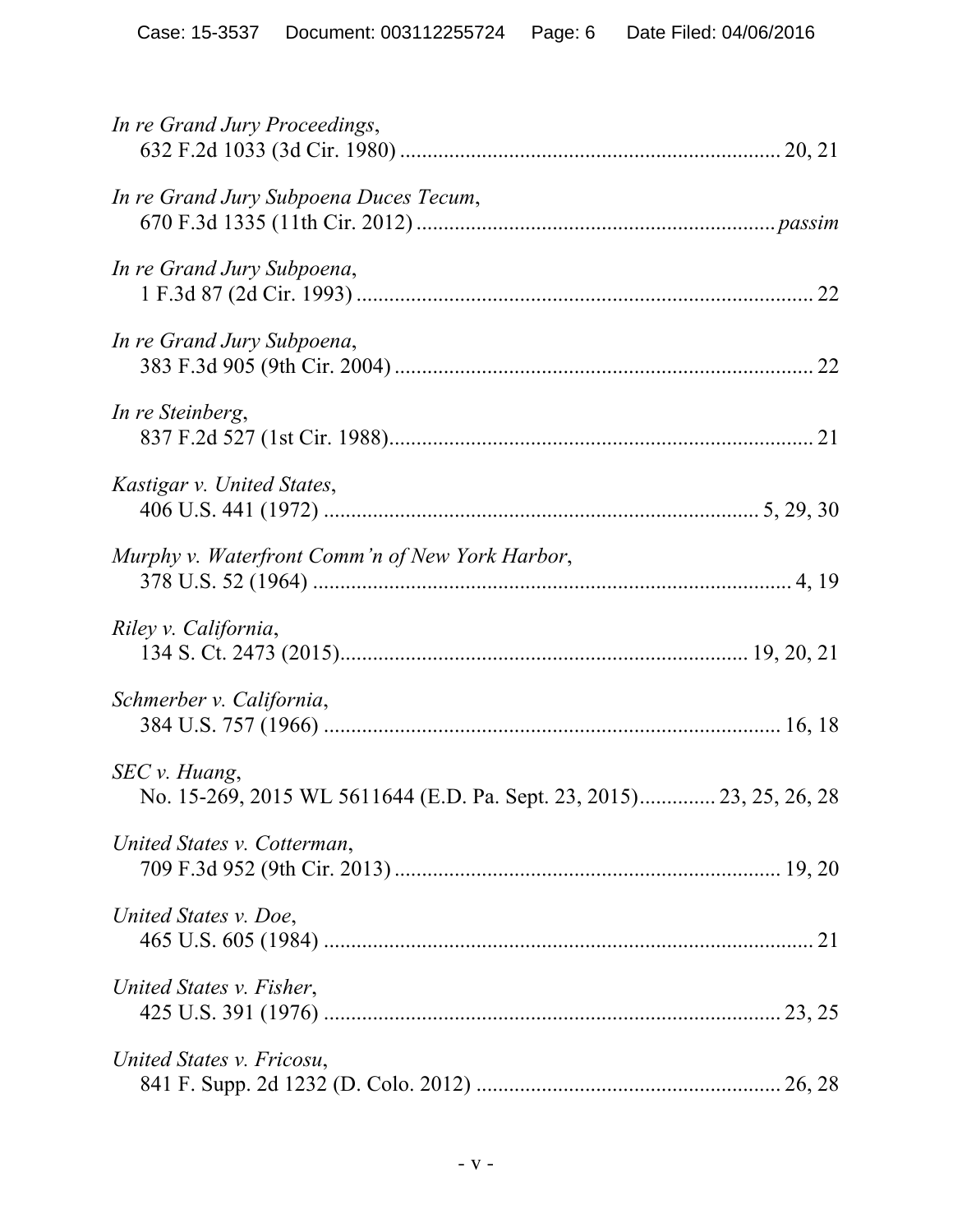| United States v. Gavegnano, |
|-----------------------------|
| United States v. Hubbell,   |
| United States v. Jones,     |
| United States v. Kirschner, |
| United States v. Ponds,     |
| <b>Statutes</b>             |
|                             |
|                             |
|                             |
|                             |
|                             |
|                             |
| .9                          |
|                             |
|                             |

# **Other Authorities**

| Bob Sullivan, FBI software cracks encryption wall, |  |
|----------------------------------------------------|--|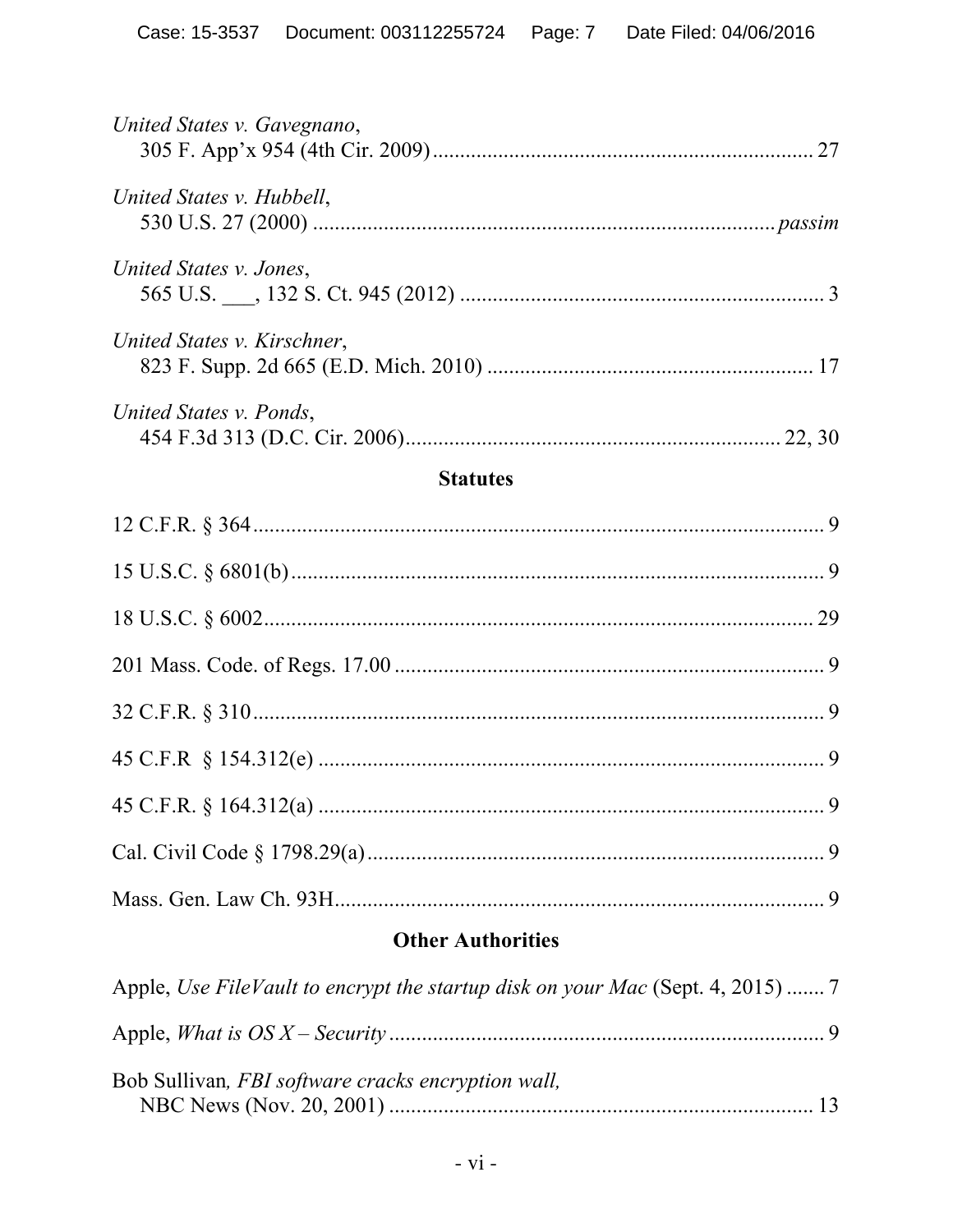| Bree Fowler & Brandon Bailey, How the FBI might hack into an iPhone                                                                           |  |
|-----------------------------------------------------------------------------------------------------------------------------------------------|--|
| David Gripman, Electronic Document Certification: A Primer on the<br>Technology Behind Digital Signatures, 17 Marshall J. Computer & Info. L. |  |
| David Perrera, <i>Agency didn't encrypt feds' data hacked by Chinese</i> , Politico                                                           |  |
| Declan McCullagh, Feds use keylogger to thwart PGP, Hushmail,                                                                                 |  |
| Federal Trade Commission, "Start With Security: A Guide for Business"                                                                         |  |
|                                                                                                                                               |  |
| Google, Transparency Report, Email encryption in transit (Mar. 25, 2016) 10                                                                   |  |
| Intel, The Billion Dollar Lost Laptop Problem: Benchmark Study of U.S.                                                                        |  |
|                                                                                                                                               |  |
| Jeffrey Kiok, Missing the Metaphor: Compulsory Decryption and the Fifth                                                                       |  |
| John A. Fraser, III, The Use of Encrypted, Coded and Secret<br>Communications Is an "Ancient Liberty" Protected by the United States          |  |
| Li Zhuang, Feng Zhou, and Doug Tygar, Keyboard Acoustic Emanations                                                                            |  |
| Mary Madden, More online Americans say they've experienced a personal                                                                         |  |
|                                                                                                                                               |  |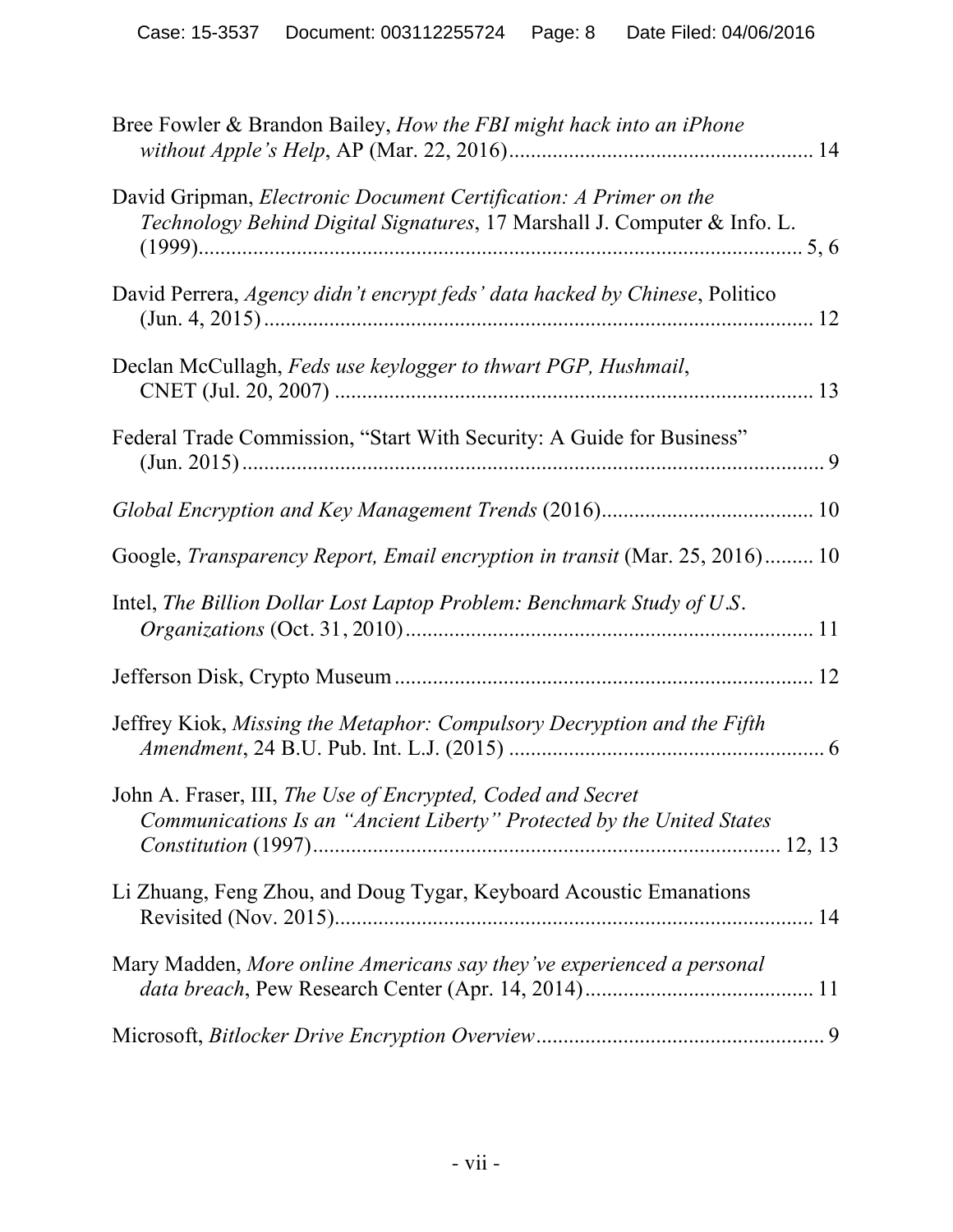| National Institute of Standards and Technology, NIST Special Publication 800-<br>111, Guide to Storage Encryption Technologies for End User Devices (Nov. |
|-----------------------------------------------------------------------------------------------------------------------------------------------------------|
| Paul Mah, Five essential security measures to protect your business—                                                                                      |
|                                                                                                                                                           |
| Paul McNamara, Latest "lost" laptop holds treasure-trove of unencrypted                                                                                   |
|                                                                                                                                                           |
| Peter Swire, The FBI Doesn't Need More Access: We're Already                                                                                              |
| in the Golden Age of Surveillance, Just Security (Nov. 17, 2014) 14                                                                                       |
| Ralph E. Weber, Masked Dispatches: Cryptograms and Cryptology in<br>American History, 1775-1900, National Security Agency Center for                      |
|                                                                                                                                                           |
|                                                                                                                                                           |
| Schneier, Seidel & Vijayakumar, A Worldwide Survey of Encryption                                                                                          |
| Shawn Henry, Executive Assistant Director, FBI, Speech at Information<br>Systems Security Association International Conference, Baltimore,                |
| Tricia Black, Taking Account of the World As it Will Be: The Shifting                                                                                     |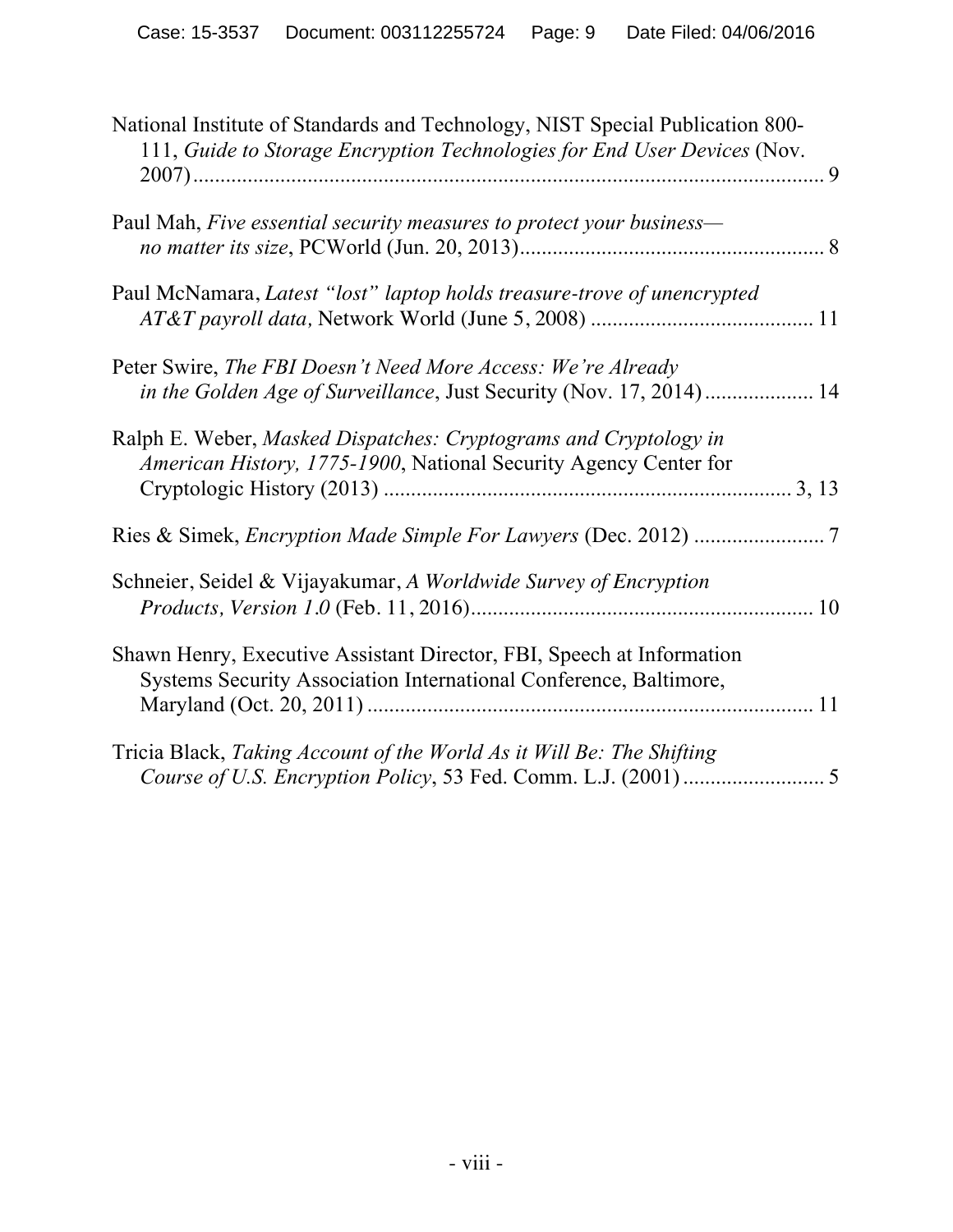## **STATEMENT OF INTEREST<sup>1</sup>**

The Electronic Frontier Foundation ("EFF") is a member-supported, nonprofit civil liberties organization that works to protect free speech and privacy in the digital world. Founded in 1990, EFF has over 26,000 active donors and duespaying members across the United States. EFF represents the interests of technology users in both court cases and broader policy debates surrounding the application of law in the digital age. EFF has participated as *amicus curiae* in several cases regarding the application of the Fifth Amendment to compelled decryption, including *In re Grand Jury Subpoena*, 670 F.3d 1335 (11th Cir. 2012); *United States v. Fricosu*, 841 F. Supp. 2d 1232 (D. Colo. 2012); *United States v. Decryption of a Seized Data Storage System*, No. 2:13-mj-449-RTR (D. Wisc. 2013); and *Commonwealth v. Gelfgatt*, 11 N.E.3d 605 (Mass. 2013).

The American Civil Liberties Union ("ACLU") is a nationwide, nonprofit, nonpartisan organization with approximately 500,000 members dedicated to the principles of liberty and equality embodied in the Constitution and this nation's civil rights laws. Since its founding in 1920, the ACLU has frequently appeared before the Supreme Court and other federal courts in numerous cases implicating Americans' right to privacy.

 <sup>1</sup> Pursuant to Federal Rule of Appellate Procedure Rule 29(c), *Amici* certify that no person or entity, other than *Amici*, their members, or their counsel, made a monetary contribution to the preparation or submission of this brief or authored this brief in whole or in part. Both parties consent to the filing of this brief.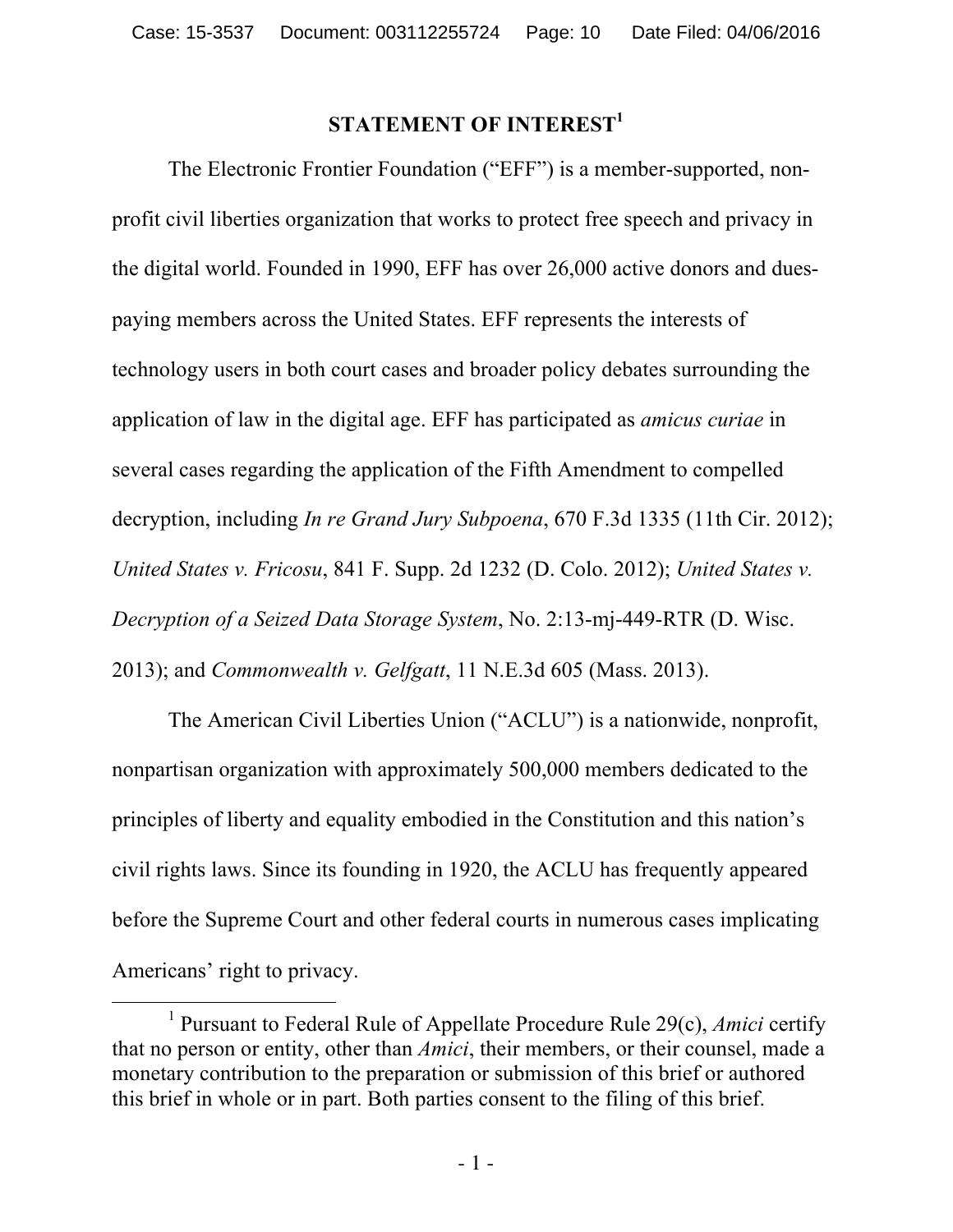*Amici* submit this brief to help the Court apply the Fifth Amendment in a manner that ensures the constitutional rights of those who use encryption. Encryption is a fundamental and widely used safeguard for businesses and individuals to protect their privacy and security. Principled application of the Fifth Amendment's self-incrimination privilege is therefore vital.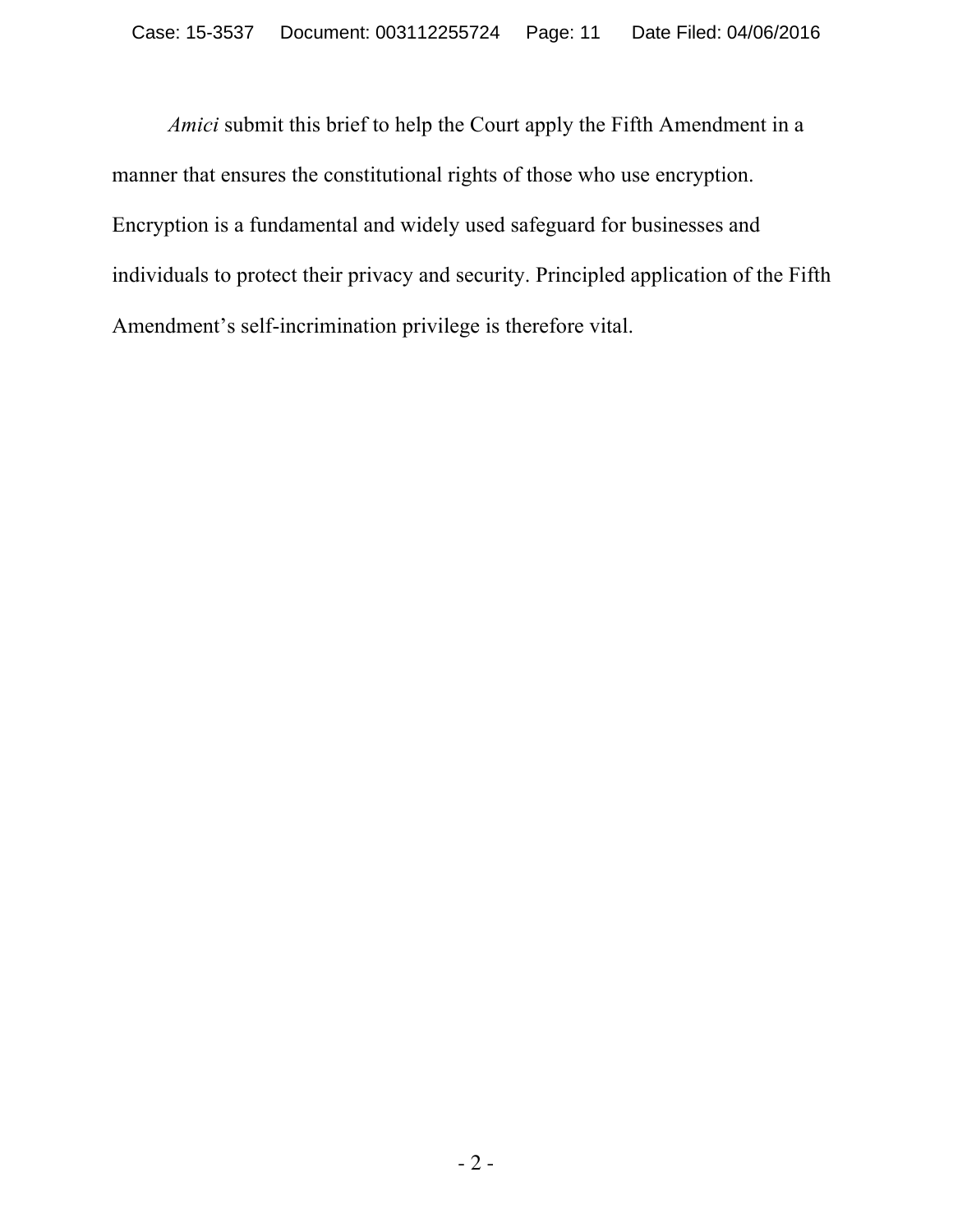### **INTRODUCTION**

"At the time of the American Revolution," the nation's founders "did not believe codes and ciphers were employed for purposes of evil and cruelty."<sup>2</sup> Rather, encryption was "an essential instrument for protecting critical information[.] $"$ <sup>3</sup>

Today, this critical information is digital. For many, if not most, Americans, our computers, phones, and other electronic devices contain a catalogue of information as diverse as the thoughts in our mind. These devices, and the information they contain, define our "familial, political, professional, religious, and sexual associations." *United States v. Jones*, 565 U.S. \_\_\_, 132 S. Ct. 945, 955 (2012) (Sotomayor, J., *concurring*).

Like the founders, Americans today use encryption to protect their devices and the critical information they contain.

In this case, through the ongoing imposition of civil contempt, the government seeks to compel the target of their investigation ("Mr. Doe") to facilitate law enforcement's ability to understand information stored on encrypted

 <sup>2</sup> Ralph E. Weber, *Masked Dispatches: Cryptograms and Cryptology in American History, 1775-1900*, National Security Agency Center for Cryptologic History (2013), xi (internal quotations omitted),

https://www.nsa.gov/about/\_files/cryptologic\_heritage/publications/prewii/masked dispatches.pdf.

 $3 \dot{d}$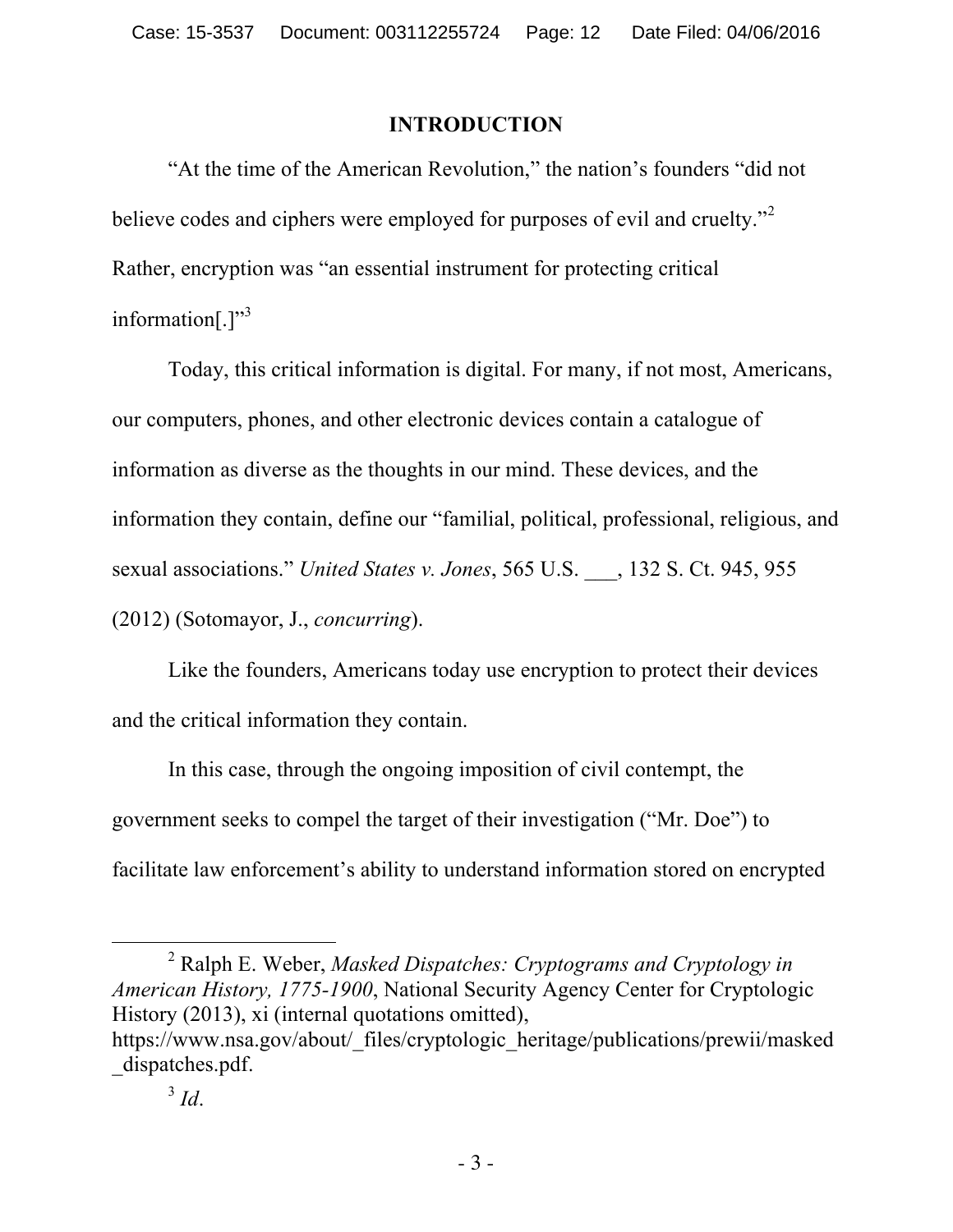electronic devices—information the government believes will disclose evidence of criminal activity.

This compulsion places Mr. Doe in precisely the "cruel trilemma" of selfincrimination, perjury, or contempt—that the Fifth Amendment was designed to protect against. *See Murphy v. Waterfront Comm'n of New York Harbor*, 378 U.S. 52, 55 (1964). The principles animating the self-incrimination privilege remain as relevant today as they were at our nation's founding, and the circumstances present here do not justify bending those principles to accommodate present law enforcement desires.

Accordingly, the order of the court below should be reversed for two reasons:

First, compelled decryption is inherently testimonial because it compels a suspect to use the contents of their mind to translate unintelligible evidence into a form that can be used against them. The Fifth Amendment provides an absolute privilege against such self-incriminating compelled decryption.

Second, even if compelled decryption were not inherently testimonial, it would be in this case because complying with the order would communicate facts that are not foregone conclusions already known to the government. *See In re Grand Jury Subpoena Duces Tecum*, 670 F.3d 1335, 1346, 1349 (11th Cir. 2012). Specifically, the government has not demonstrated its knowledge of the existence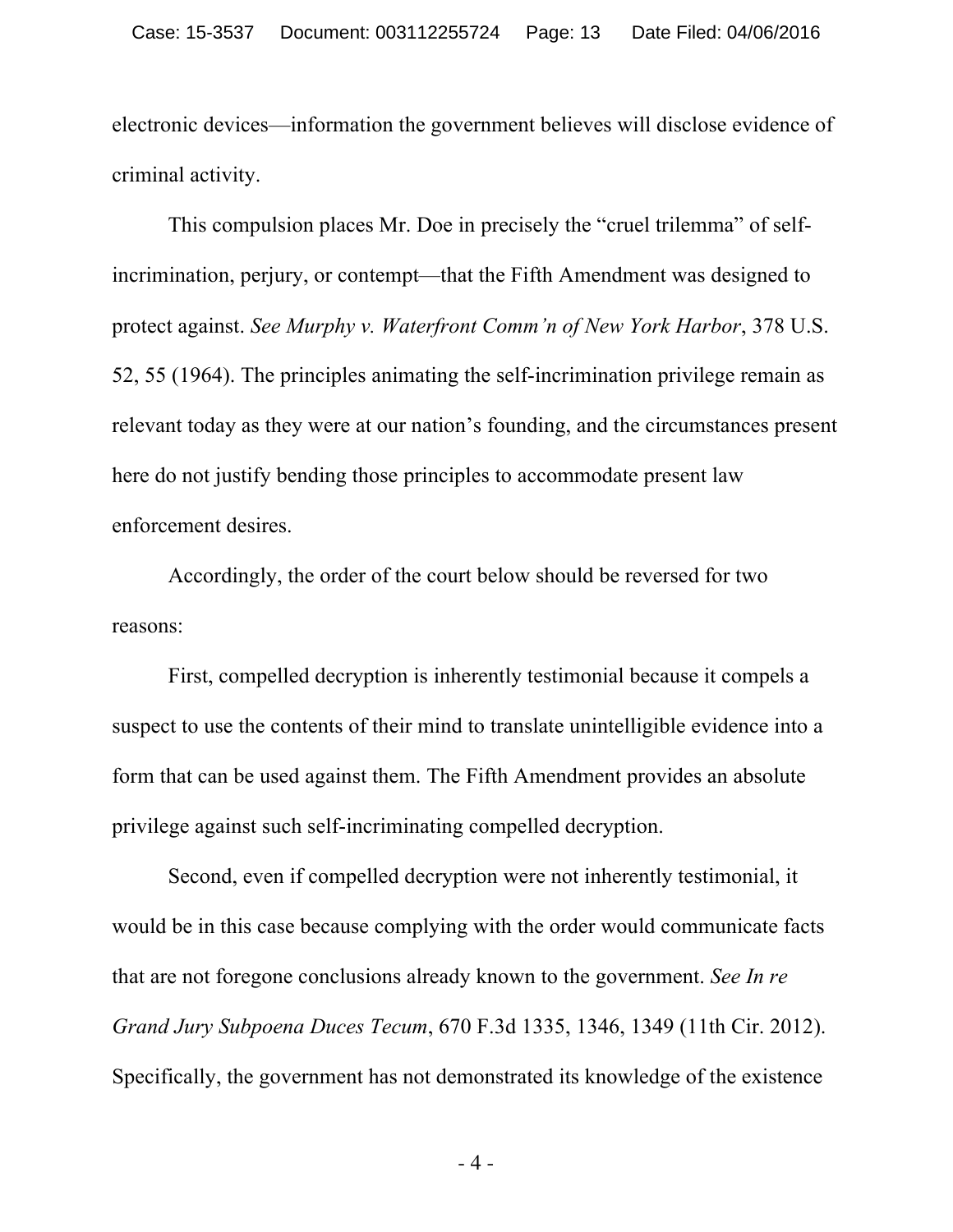of any specific files on the encrypted drives with reasonable particularity.

Thus, the order the government seeks to enforce is unconstitutional. If the Court orders the decryption of any encrypted information on condition of immunity, then Mr. Doe must be provided both use and derivative use immunity. *See Kastigar v. United States*, 406 U.S. 441, 453 (1972).

#### **BACKGROUND**

### **I. ENCRYPTION TRANSFORMS DATA SO THAT IT EXISTS IN AN UNINTELLIGIBLE FORMAT.**

Encryption is a process by which a person can transform plain, understandable information into unreadable letters, numbers, or symbols using a fixed formula or process.4 Only those who possess the corresponding decryption "key" can return the message to its original form.<sup>5</sup> Decryption is the process by which the transformed or scrambled "ciphertext" is converted back into readable text.<sup>6</sup>

To give a simple example of encryption, applying a classic "shift cipher" to offset each letter in the alphabet by one (*e.g.*, A becomes B), the phrase "Third

 <sup>4</sup> *See* Tricia Black, *Taking Account of the World As it Will Be: The Shifting Course of U.S. Encryption Policy*, 53 Fed. Comm. L.J. 289, 292 (2001).

<sup>5</sup> *Id.*

<sup>6</sup> David Gripman, *Electronic Document Certification: A Primer on the Technology Behind Digital Signatures*, 17 Marshall J. Computer & Info. L. 769, 774 (1999).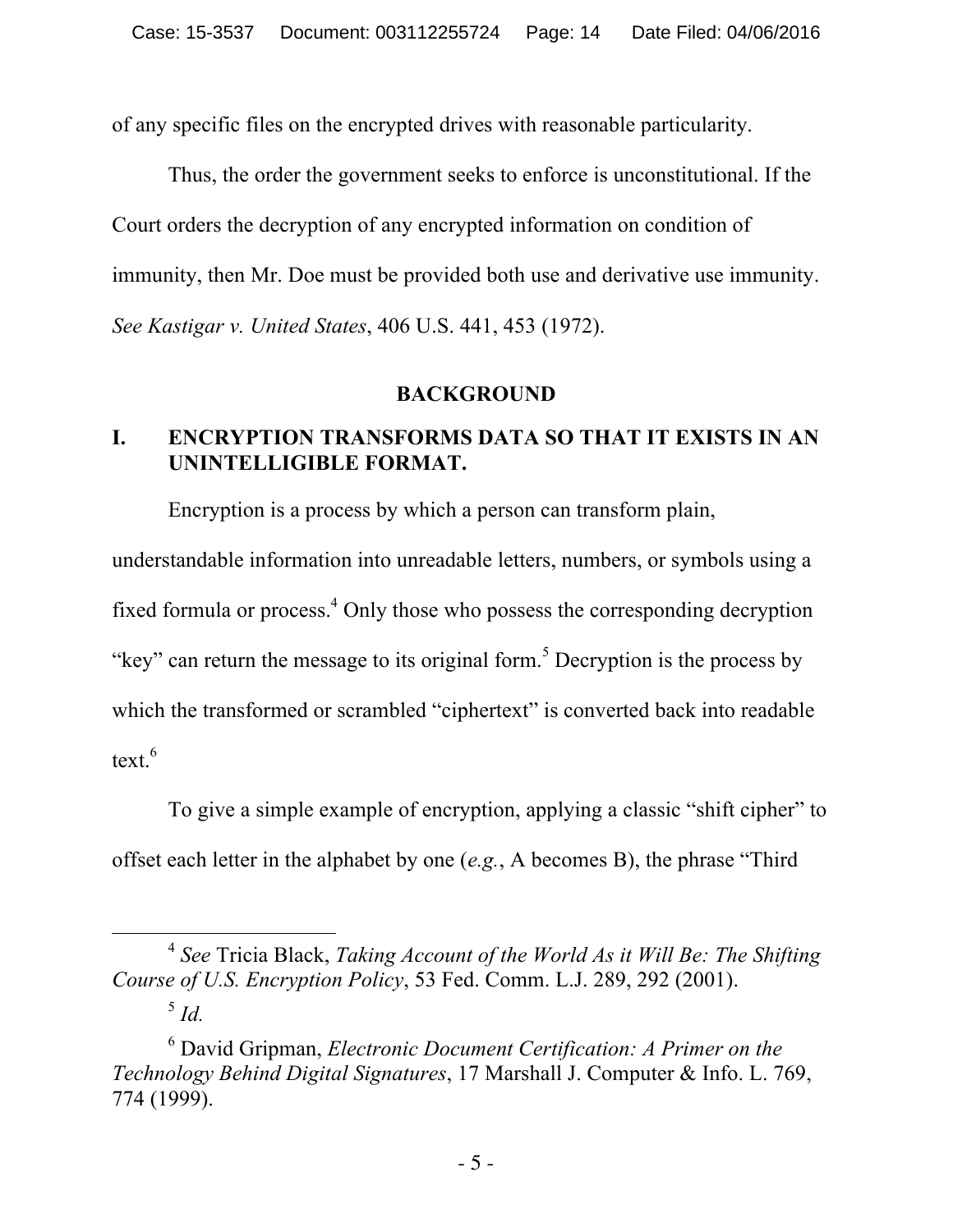Circuit" becomes "Uijse Djsdvju." Computer-assisted encryption parallels this manual encryption method, using more sophisticated algorithms to transform readable data into seemingly random numbers.<sup>7</sup>

When information is encrypted on a computer, it exists *only* in its scrambled format. Like the pieces of a jigsaw puzzle or confetti made from a shredded document, the information is scrambled and unintelligible, not locked behind a physical barrier like a vault door. While analogies to vaults with keyholes or combination locks may be useful to illustrate the fact that encryption is a tool for data security, they are imperfect analogies that do not accurately reflect the technology's operation.<sup>8</sup>

Any person in possession of an encrypted drive is able to "read" all of the information on the drive in the scrambled format in which it is stored, but the information will not make sense unless it is translated into an intelligible format via the process of decryption. In the shift cipher example noted above, a person might possess a slip of paper bearing "Uijse Djsdvju," but it will only be intelligible to someone who knows both the algorithm (*i.e.,* rotation of the alphabet) and the specific key (*i.e.*, rotate one letter backwards).

Electronically stored data can be encrypted in different ways. One option,

 <sup>7</sup> *Id*.

<sup>8</sup> *See, e.g.*, Jeffrey Kiok, *Missing the Metaphor: Compulsory Decryption and the Fifth Amendment*, 24 B.U. Pub. Int. L.J. 53, 77 (2015).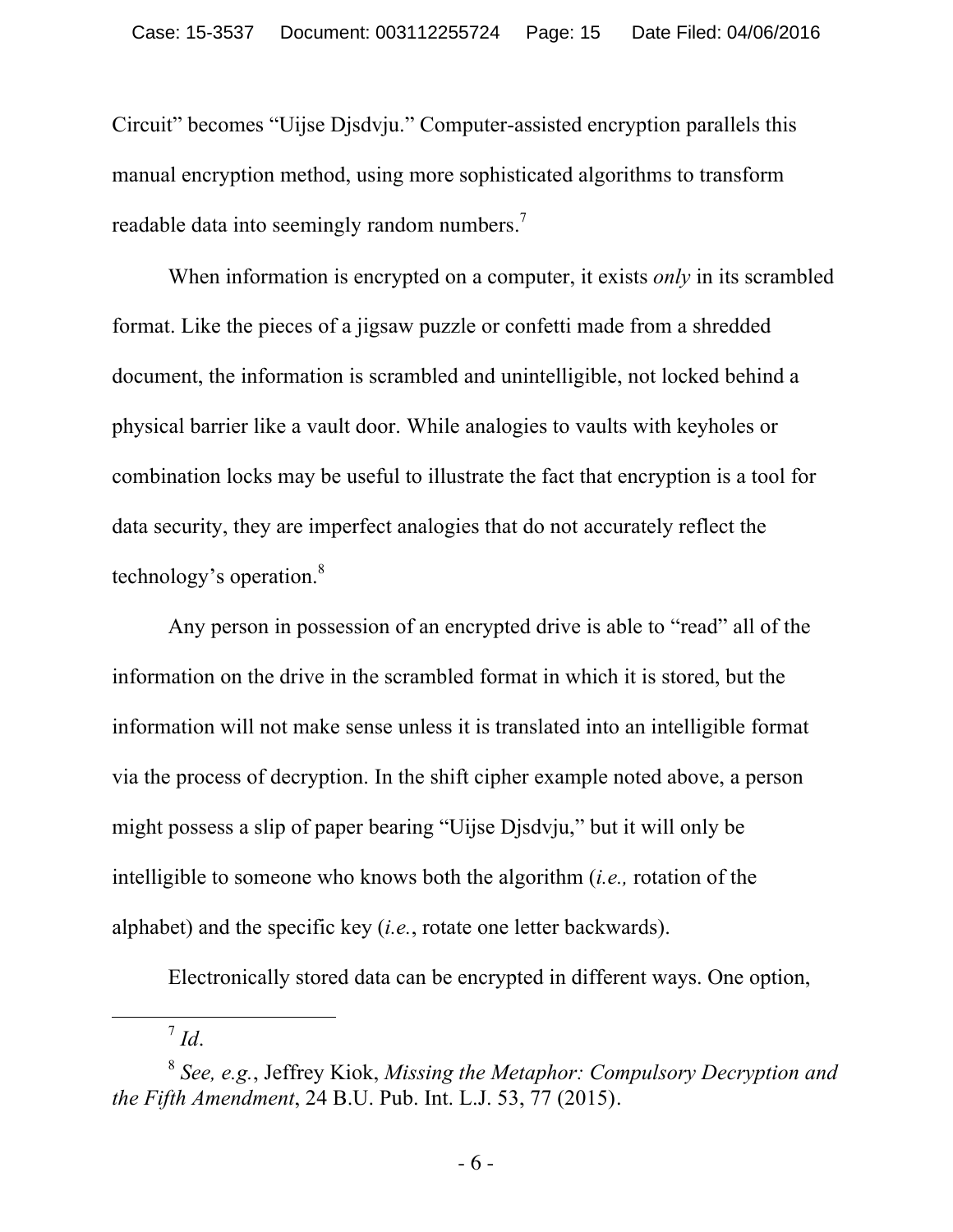known as "file encryption," encrypts only specific, individual files on a computer or other storage device.<sup>9</sup> Another option, known as "disk encryption" or "drive encryption," encrypts all of the data occupying a specific storage area.<sup>10</sup> For example, someone seeking to use encryption to protect sensitive information within their electronic tax return documents could use file encryption to separately encrypt each individual tax return file stored on their computer, while leaving other files on the same computer unencrypted. They could also use disk encryption to encrypt their computer's entire hard drive, thereby encrypting all tax returns as well as every other file on the drive, including the files for the computer's operating system. The two hard drives at issue here are encrypted with Apple's FileVault, a disk encryption system. $^{11}$ 

Disk encryption makes it impossible to distinguish between encrypted data and unused computer space. Disk encryption programs typically fill free drive space with random data, "display[ing] random characters if there are files *and* if there is empty space," thus obscuring "what, if anything, was hidden[.]" *See In re Grand Jury Subpoena*, 670 F.3d at 1347 (emphasis in original). Decrypting a drive

 <sup>9</sup> *See* Ries & Simek, *Encryption Made Simple For Lawyers,* 29 GPSolo 6 (Dec. 2012), https://www.americanbar.org/publications/gp\_solo/2012/november\_d ecember2012privacyandconfidentiality/encryption\_made\_simple\_lawyers.html.

<sup>&</sup>lt;sup>10</sup> *Id.* 10 *Id.* 10 *Id.* 10 *Let Apple, Use FileVault to encrypt the startup disk on your Mac* (Sept. 4, 2015), https://support.apple.com/en-us/HT204837 (last viewed Mar. 23, 2016).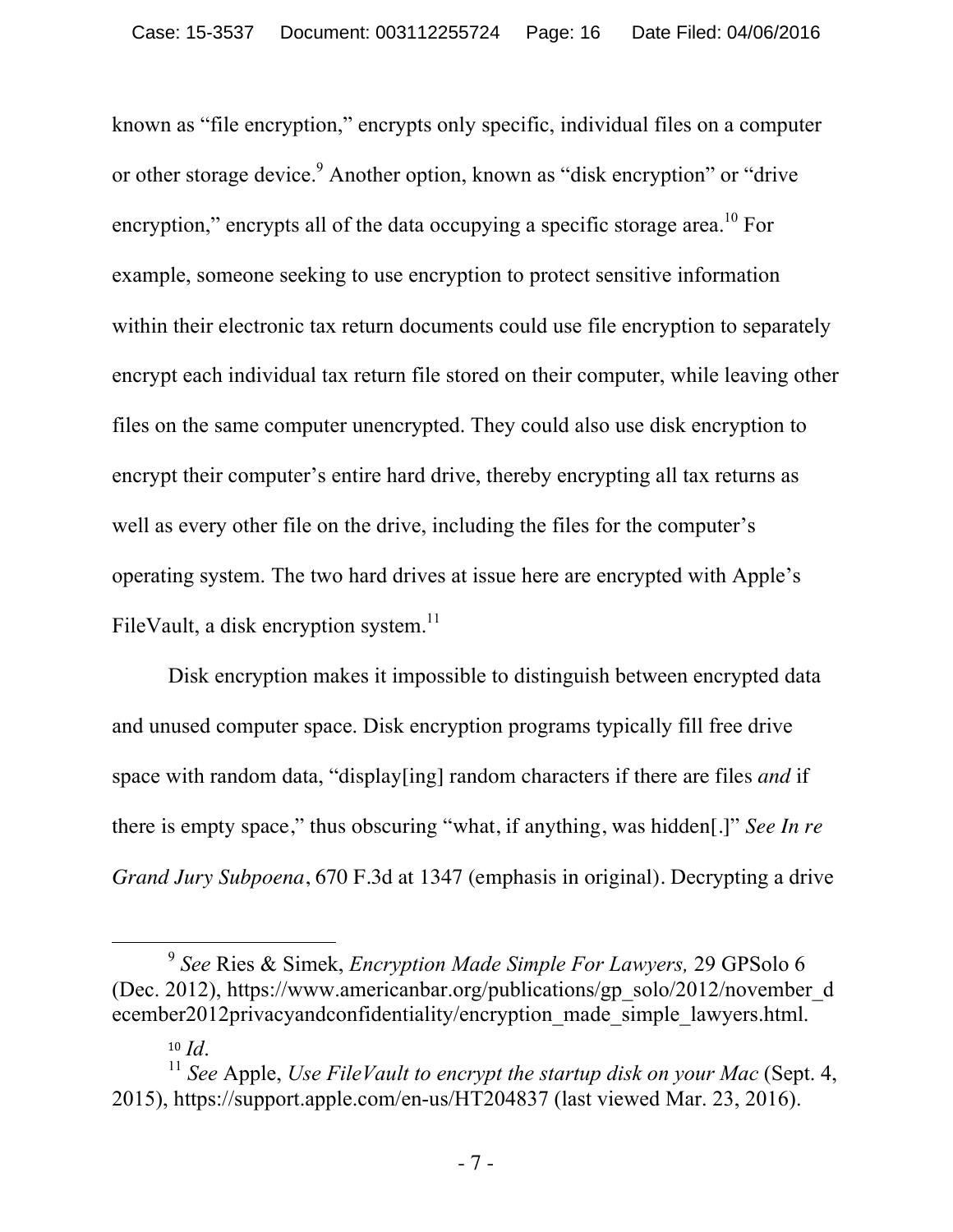thus reveals whether there is any meaningful information on the drive, the quantity of files on the drive, *and* the actual contents of files stored on the drive.

An encrypted drive is similar to a massively (if not impossibly) complex jigsaw puzzle, with billions of individual pieces and no clues about how to assemble them. There is no barrier that prevents a person from opening the box and inspecting the pieces inside, but that inspection does not reveal what the assembled puzzle would depict. While trial and error would theoretically enable solving such a puzzle, in practice its immense complexity would mean that only a person who already knows what the final image is supposed to look like, or who has numbered the pieces and remembers their correct ordering, could put the pieces together and complete the puzzle.

### **II. ENCRYPTION IS A COMMON AND CRITICAL TOOL FOR PRIVACY AND SECURITY.**

Encryption is integral for safeguarding the privacy and security of sensitive information. Using strong encryption is now a routine practice and industry standard for individuals and businesses alike.

Companies use encryption to secure proprietary business information, like trade secrets, and sensitive customer information, like bank account records, credit card numbers, and social security numbers.<sup>12</sup> Computer and software

 <sup>12</sup> *See, e.g.*, Paul Mah, *Five essential security measures to protect your business—no matter its size*, PCWorld (Jun. 20, 2013) ("The first step is to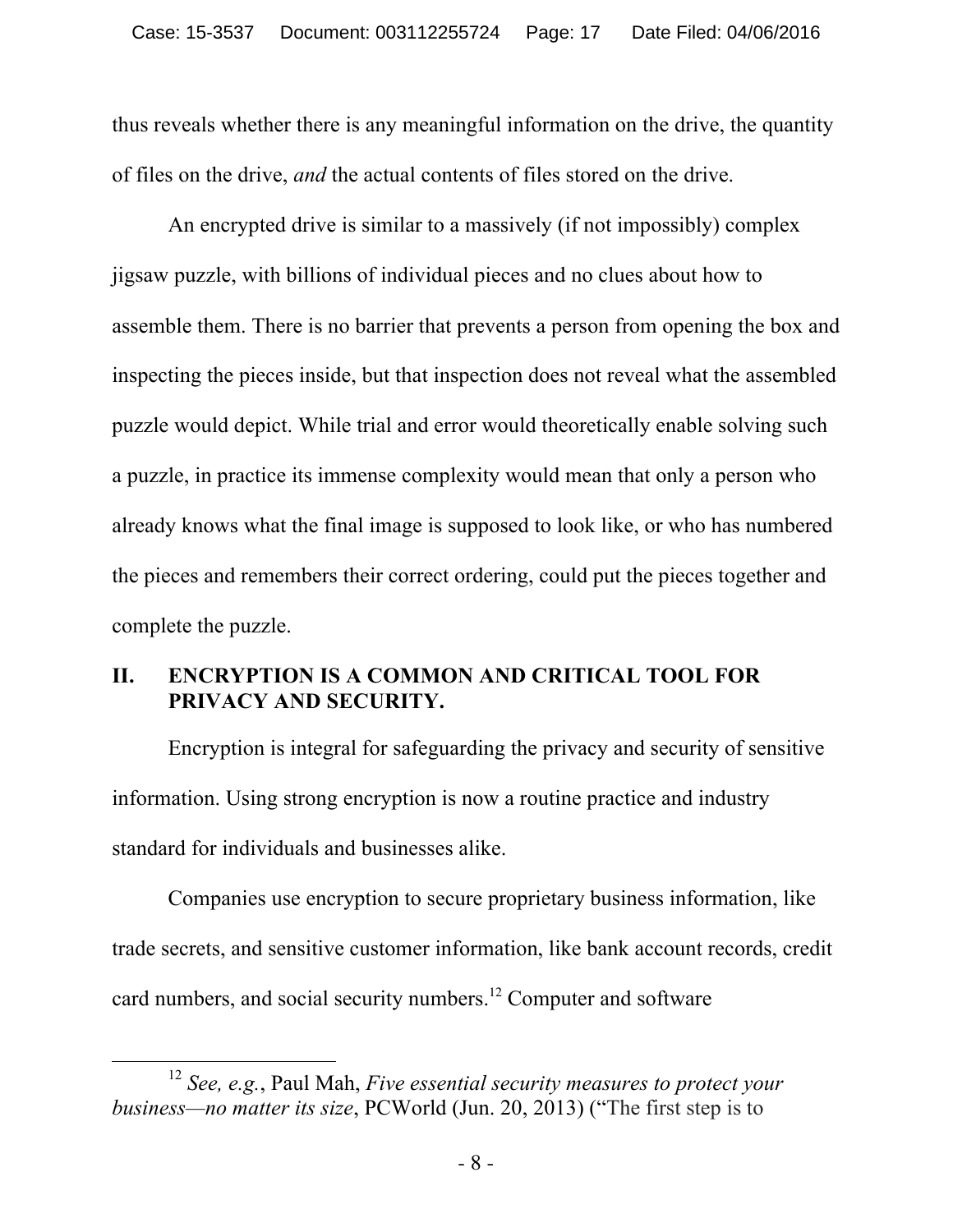manufacturers consider disk encryption a basic computer security measure and

include disk encryption tools as a standard feature on most new computers.<sup>13</sup>

Government agencies recommend encryption to protect personal data and Internet

traffic.<sup>14</sup> And many federal and state laws require or encourage encryption to

protect sensitive information.<sup>15</sup>

Studies show that the use of encryption around the world is common and

<u> 1989 - Andrea San Andrea San Andrea San Andrea San Andrea San Andrea San Andrea San Andrea San Andrea San An</u>

implement full-disk encryption on each one of your company's PCs."), http://www.pcworld.com/article/2042358/five-essential-security-measures-toprotect-your-business-no-matter-its-size.html.

<sup>13</sup> For example, both Microsoft Windows and Apple's OS X offer encryption tools. *See* Apple, *What is OS X – Security*, https://www.apple.com/osx/whatis/security/; Microsoft, *Bitlocker Drive Encryption Overview*, http://technet.microsoft.com/en-us/library/cc732774.aspx.

<sup>14</sup> See, e.g., Federal Trade Commission, "Start With Security: A Guide for Business" (Jun. 2015) ("Use strong cryptography to secure confidential material during storage and transmission."), https://www.ftc.gov/tips-advice/businesscenter/guidance/start-security-guide-business; National Institute of Standards and Technology, NIST Special Publication 800-111, *Guide to Storage Encryption Technologies for End User Devices* (Nov. 2007) ("The primary security controls for restricting access to sensitive information stored on end user devices are encryption and authentication."), http://csrc.nist.gov/publications/nistpubs/800- 111/SP800-111.pdf.

<sup>15</sup> *See, e.g.*, 15 U.S.C. § 6801(b) (requiring security measures for consumer financial data) & 12 C.F.R.  $\&$  364, App. B (interagency rules interpreting  $\&$  6801 to require assessment of need for encryption of that information); 32 C.F.R. § 310, App. A  $(E)(1)$  (requiring encryption for unclassified Department of Defense employee information);  $45$  C.F.R. §  $164.312(a)(2)(iv)$ ,  $(e)(2)(ii)$  (requiring HIPPA "covered entities" to consider implementing encryption for health information); Mass. Gen. Law ch. 93H § 2 (requiring security measures for protection of personal information)  $& 201$  Mass. Code. of Regs. 17.00 (implementing  $\S 2$  to require encryption); Cal. Civil Code § 1798.29(a) (requiring notification in event of data breach for unencrypted information).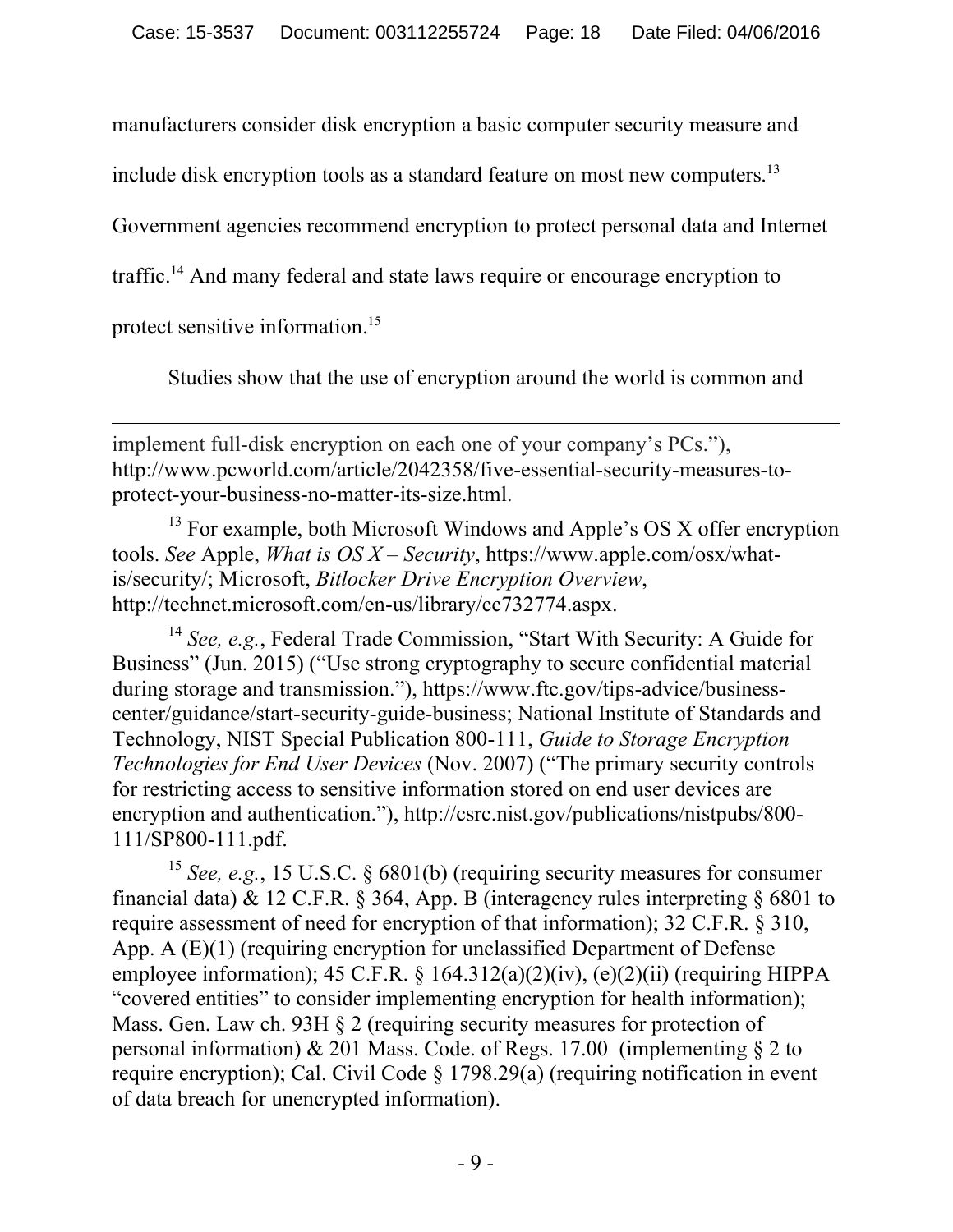increasing each year. <sup>16</sup> A recent international survey found 865 hardware and software encryption products available from 55 countries.<sup>17</sup> And for decades, Americans have benefitted from the protection afforded by encryption systems such as using an ATM or logging into an encryption-protected website using a username and password—often without realizing it. In these cases, encryption set up by the bank or website works behind the scenes to protect sensitive data.

Encryption also protects data in the event of theft of physical devices. This is especially important for portable devices, like phones and laptops, which can be easily lost or stolen and typically contain sensitive information. According to a 2010 study by Intel and the Ponemon Institute of 329 public and private institutions, more than 86,000 laptops were lost or stolen over a 12-month period,

<sup>&</sup>lt;sup>16</sup> A 2016 joint report by the Ponemon Institute and French defense contractor Thales reported over 100% growth in the use of encryption among surveyed companies from 2005 to 2015. *See Global Encryption and Key Management Trends* at 3 (2016), https://www.thales-esecurity.com/knowledgebase/analyst-reports/global-encryption-trends-study. Further, according to Google's March 2016 Transparency Report, the use of encrypted communications has increased dramatically as more providers enable and maintain their support for secure communications. According to their data, 84% of email messages from Gmail to other providers are encrypted, while 72% of messages from other providers to Gmail are encrypted. Google, *Transparency Report, Email encryption in transit* (Mar. 25, 2016), https://www.google.com/transparencyreport/saferemail/.

<sup>17</sup> Schneier, Seidel & Vijayakumar, *A Worldwide Survey of Encryption Products, Version 1.0* (Feb. 11, 2016), https://www.schneier.com/cryptography/pa perfiles/worldwide-survey-of-encryption-products.pdf.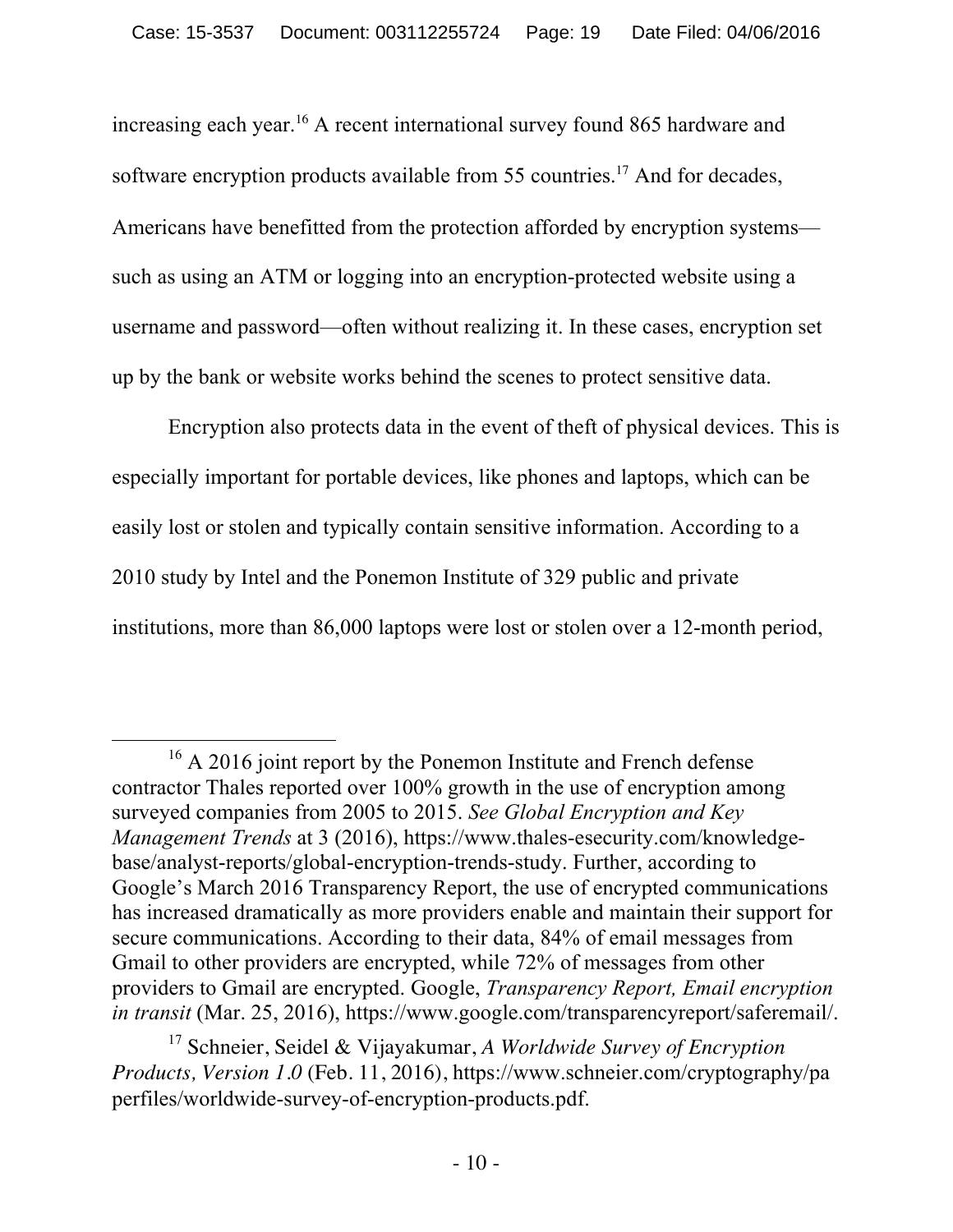an average of 263 laptops per organization. <sup>18</sup> When a device falls into the wrong hands, encryption protects sensitive data from being misused.<sup>19</sup>

Encryption also protects against outside intrusions into computers, including attacks from identity thieves, other criminals, or foreign governments. If sensitive files are accessed, encryption typically prevents the adversary from ascertaining the contents of the files.<sup>20</sup> The threat of unauthorized access is an increasing concern. For example, a 2014 Pew Research Center survey found that 18% of online adults have had important personal information, such as a Social Security Number, credit card number, or bank account information, stolen—up from the 11% who reported personal information theft in  $2013$ <sup>21</sup>. The federal government, too, has endured data breaches where the absence of encryption likely exacerbated

<sup>18</sup> Intel, *The Billion Dollar Lost Laptop Problem: Benchmark Study of U.S. Organizations*, at 1, 6 (Oct. 31, 2010), https://wwwssl.intel.com/content/dam/doc/white-paper/enterprise-security-the-billion-dollarlost-laptop-problem-paper.pdf.

 

<sup>19</sup> *See, e.g*., Paul McNamara, *Latest "lost" laptop holds treasure-trove of unencrypted AT&T payroll data,* 

Network World (June 5, 2008), http://www.networkworld.com/community/node/2 8453.

<sup>20</sup> *See, e.g.,* Shawn Henry, Executive Assistant Director, FBI, Speech at Information Systems Security Association International Conference, Baltimore, Maryland (Oct. 20, 2011), https://www.fbi.gov/news/speeches/responding-to-thecyber-threat.

<sup>21</sup> Mary Madden, *More online Americans say they've experienced a personal data breach*, Pew Research Center (Apr. 14, 2014), http://www.pewresearch.org/fact-tank/2014/04/14/more-online-americans-saytheyve-experienced-a-personal-data-breach/.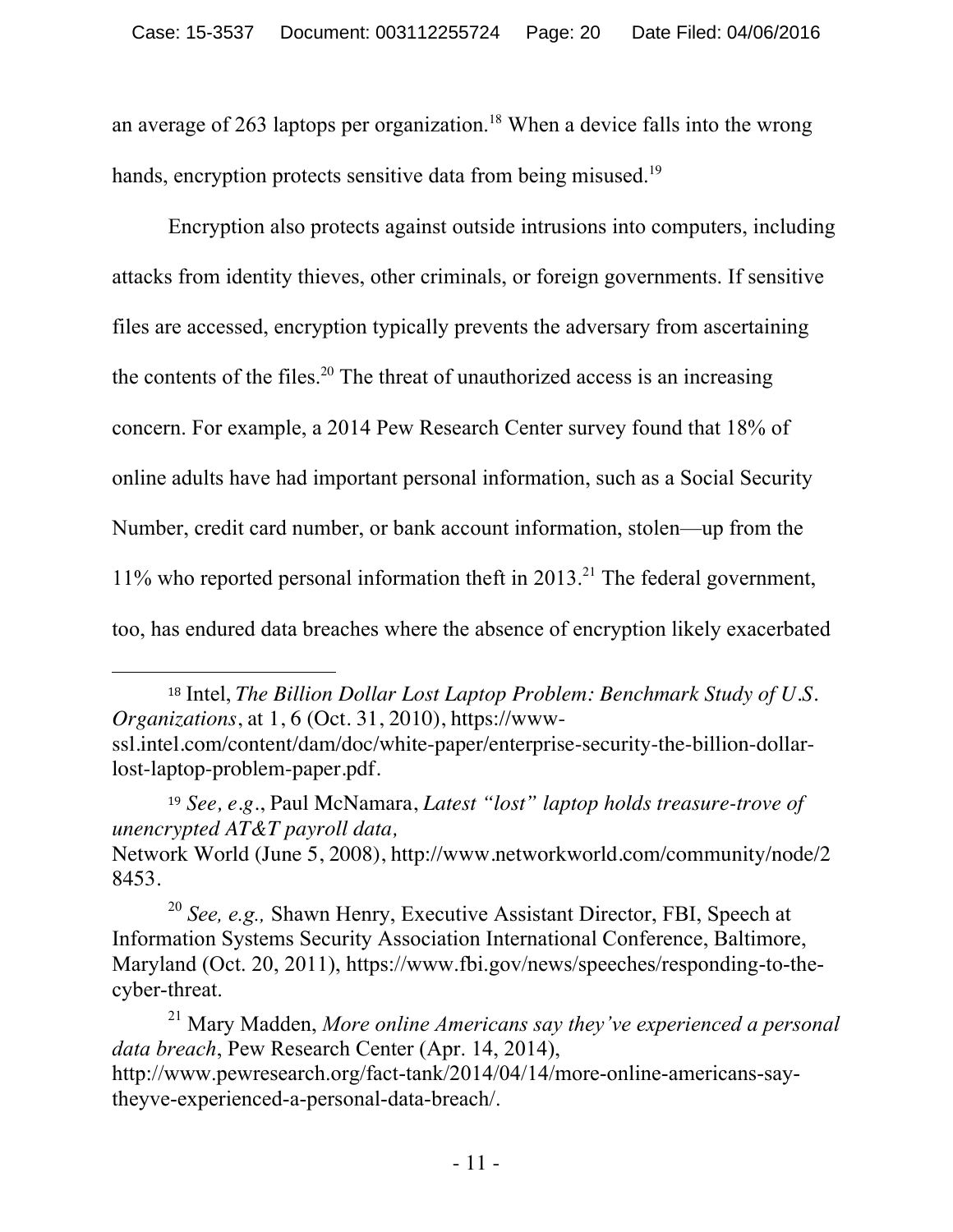the severity of the breach.<sup>22</sup>

In sum, encryption is a widely used and critical tool to safeguard sensitive digital information. Using encryption is no more suspect than locking the door of your home; it is a routine, innocent, and increasingly necessary part of modern life.

### **III. ENCRYPTION HAS A VENERABLE HISTORY IN THE UNITED STATES.**

People around the world have long used coded communication for numerous purposes, including political dissent, preservation of personal privacy, and commerce.23

Many of our nation's founders used available encryption technologies in their day. James Madison encrypted the contents of many of his letters, including part of a May 27, 1789 letter to Thomas Jefferson describing his plan to introduce a Bill of Rights.<sup>24</sup> Jefferson, too, was a frequent user of encryption and even invented his own cipher system, now known as the Jefferson Disk.<sup>25</sup> Benjamin

 <sup>22</sup> *See, e.g.*, David Perrera, *Agency didn't encrypt feds' data hacked by Chinese*, Politico (Jun. 4, 2015), http://www.politico.com/story/2015/06/personaldata-of-4-million-federal-employees-hacked-118655.

<sup>23</sup> *See* John A. Fraser, III, *The Use of Encrypted, Coded and Secret Communications Is an "Ancient Liberty" Protected by the United States Constitution*, 2 Va. J.L. & Tech. 2, 1 (1997).

<sup>24</sup> *Id.* at 43 & n.123.

<sup>25</sup> *Id.* at 24 n. 76; *see*

*also* Jefferson Disk, Crypto Museum, http://www.cryptomuseum.com/crypto/usa/je fferson/.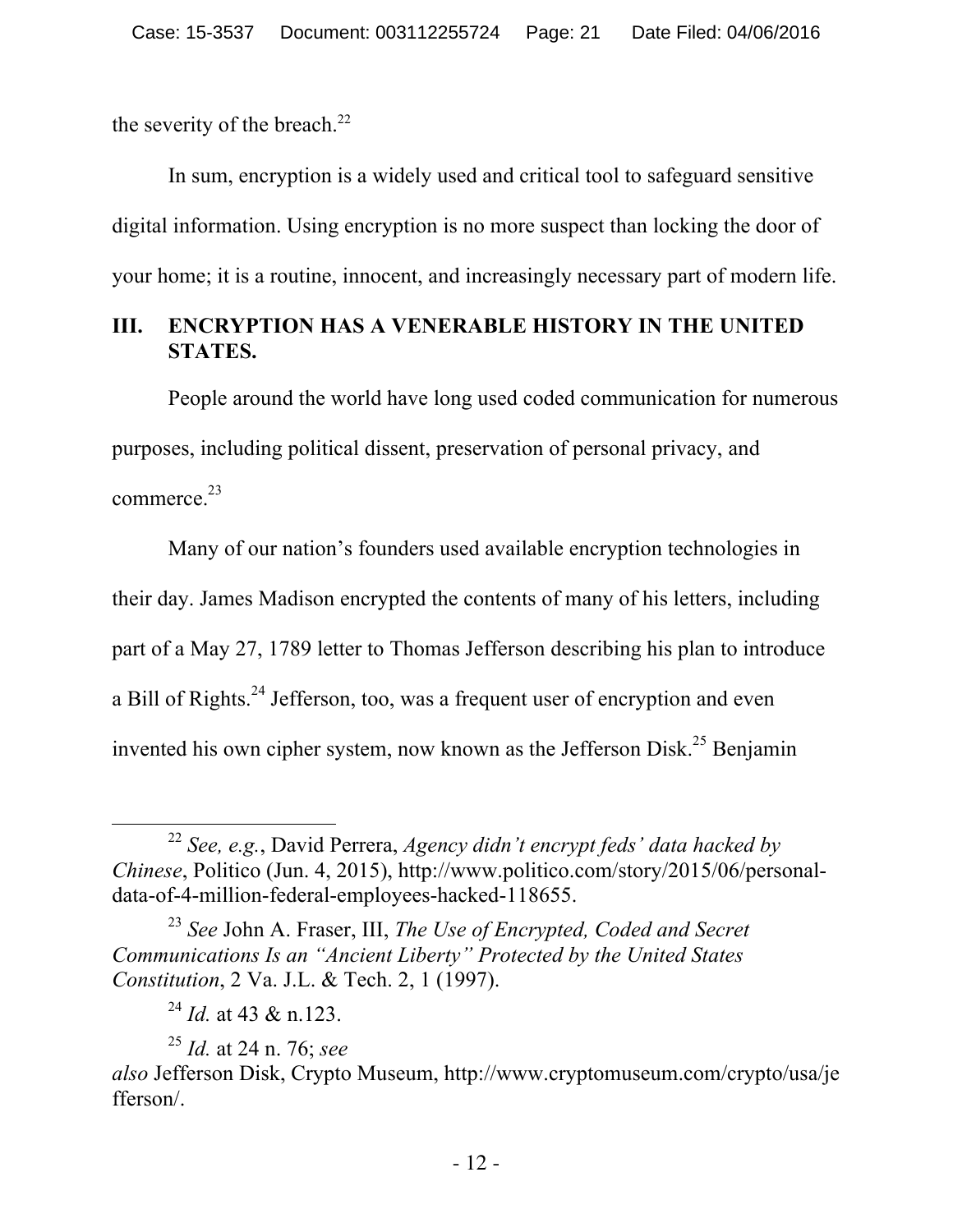Franklin also invented his own cipher, in addition to publishing a textbook on early encryption technologies.<sup>26</sup> And there is evidence that Alexander Hamilton used a cipher to communicate with his relatives and political associates.<sup>27</sup> The founders viewed cryptology as an essential instrument for protecting information, both political and personal.<sup>28</sup>

## **IV. ENCRYPTION DOES NOT UNDULY HINDER LAW ENFORCEMENT.**

Despite encryption's overall benefit, it is not impenetrable. Indeed, law enforcement officials have investigative techniques that enable them to gain lawful access to encrypted drives without compelling a defendant to aid in his own prosecution.

For example, investigators may obtain a warrant to install a camera to record a suspect's keystrokes as they decrypt a device; they can install a hardware device or software (called a "keylogger") that captures the characters typed using the device, including passwords; $^{29}$  it is even possible to distinguish between different

<sup>29</sup> *See* Declan McCullagh, *Feds use keylogger to thwart PGP, Hushmail*, CNET (Jul. 20, 2007), http://www.cnet.com/news/feds-use-keylogger-to-thwartpgp-hushmail/; Bob Sullivan*, FBI software cracks encryption wall,* NBC News (Nov.

20, 2001), http://www.nbcnews.com/id/3341694/ns/technology\_and\_sciencesecurity/t/fbi-software-cracks-encryption-wall/

 <sup>26</sup> Fraser, *supra* n.23, at 20, 33.

 $^{27}$  *Id.* at 46.

<sup>28</sup> *See* Weber, *supra* n.1, at ix.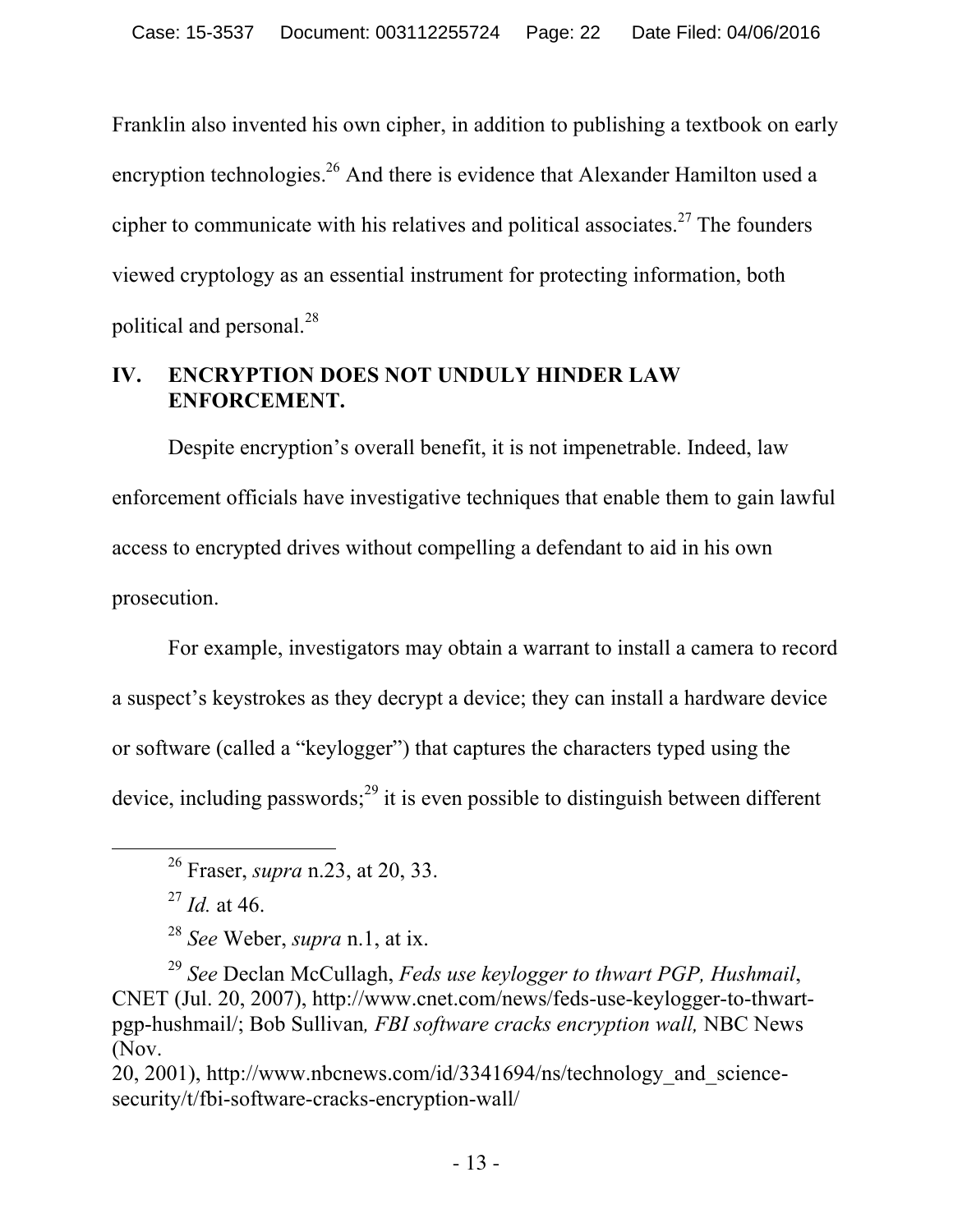keystrokes based on audio recordings that can then be used to recreate passwords.<sup>30</sup> It is also possible to circumvent many forms of encryption by exploiting software or hardware flaws, or by using automated methods to repeatedly guess passwords. 31

Even where encryption proves impenetrable, technology has, on balance, made our lives more transparent than ever before, enabling law-enforcement surveillance on a scale previously unimaginable. We live in a "golden age of surveillance, $\frac{32}{2}$  and law enforcement has already taken advantage of the vast amount of sensitive information now readily available about all of us.

Encryption allows individuals to reclaim some of that lost privacy, but there is no question that, as a general matter, technology has flung the curtains open, not drawn them tight. The development of new technologies demands that we reinforce—not abandon—our time-tested constitutional protections.

<sup>&</sup>lt;sup>30</sup> Li Zhuang, Feng Zhou, and Doug Tygar, Keyboard Acoustic Emanations Revisited (Nov. 2015), http://www.cs.berkeley.edu/~tygar/papers/Keyboard\_Acou stic\_Emanations\_Revisited/preprint.pdf

<sup>31</sup> *See, e.g.*, Bree Fowler & Brandon Bailey, *How the FBI might hack into an iPhone without Apple's Help*, AP (Mar. 22, 2016), http://www.bigstory.ap.org/article/abdfa21419c2416ca05f5f4f3b150e2d/how-fbimight-hack-iphone-without-apples-help.

<sup>32</sup> *See*, Peter Swire, *The FBI Doesn't Need More Access: We're Already in the Golden Age of Surveillance*, Just Security (Nov. 17, 2014), https://www.justs ecurity.org/17496/fbi-access-golden-age-surveillance/.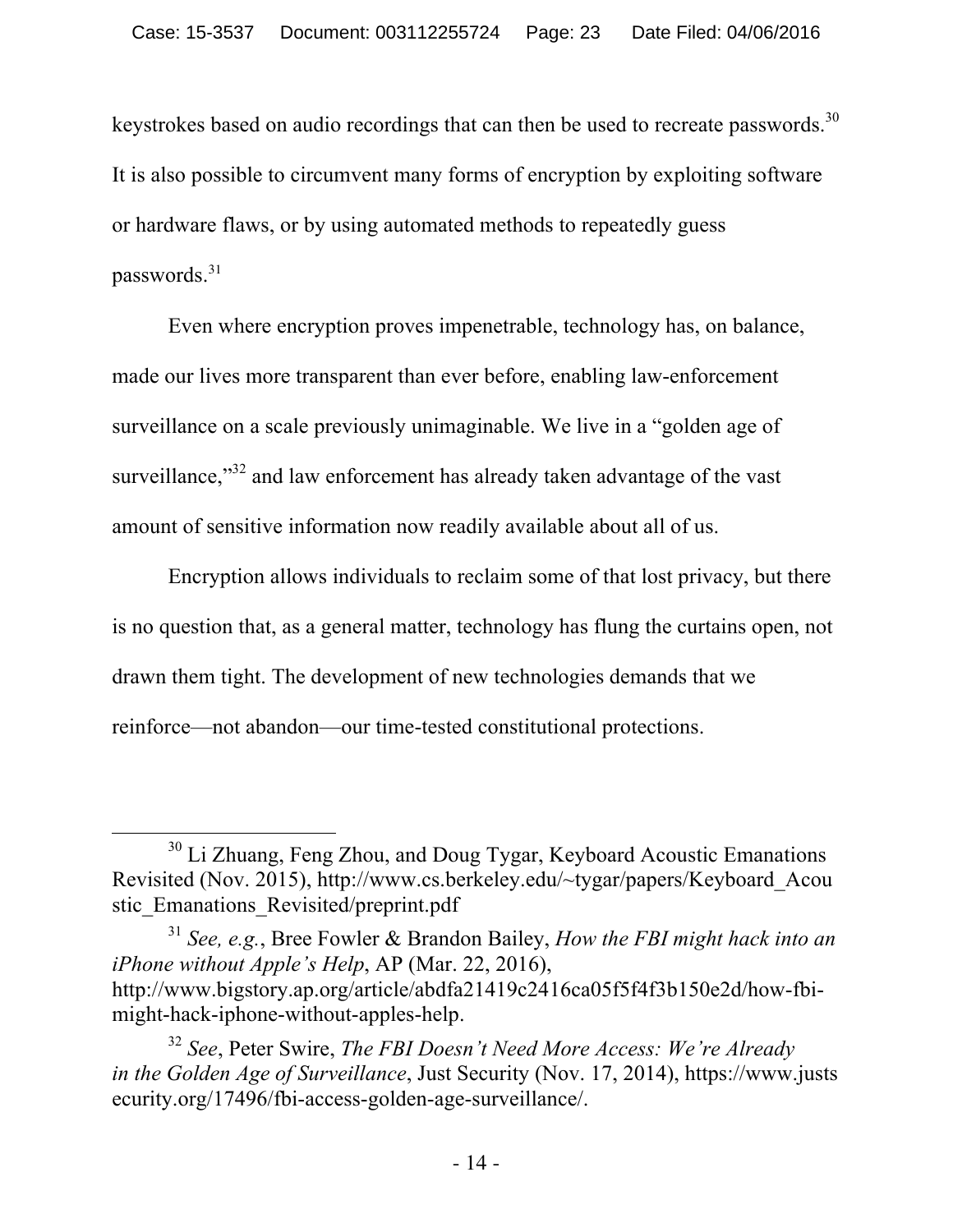#### **ARGUMENT**

The Fifth Amendment to the Constitution guarantees that "[n]o person shall be . . . compelled in any criminal case to be a witness against himself." U.S. Const. amend. V. To come within the self-incrimination privilege, an individual must show three things: (1) compulsion, (2) a testimonial communication, and (3) selfincrimination. *United States v. Hubbell*, 530 U.S. 27, 34 (2000).

In this case, the government is attempting to compel Mr. Doe to disclose information that it believes may incriminate him. The only question is whether the disclosure it seeks to compel is "testimonial." *See id*. at 34.

As explained below, it is—both inherently and on the particular facts of this case. The Fifth Amendment thus prohibits it.

### **I. DECRYPTION IS INHERENTLY TESTIMONIAL, NOT A MERE PHYSICAL ACT, AND THEREFORE ABSOLUTELY PRIVILEGED BY THE FIFTH AMENDMENT.**

The privilege against self-incrimination protects against compelled "testimonial" communications: those that require a person to use "the contents of his own mind" to communicate some fact. *Curcio v. United States*, 354 U.S. 118, 128 (1957). Compelled decryption is precisely the type of testimonial communication that lies at the heart of the Fifth Amendment's protection against self-incrimination.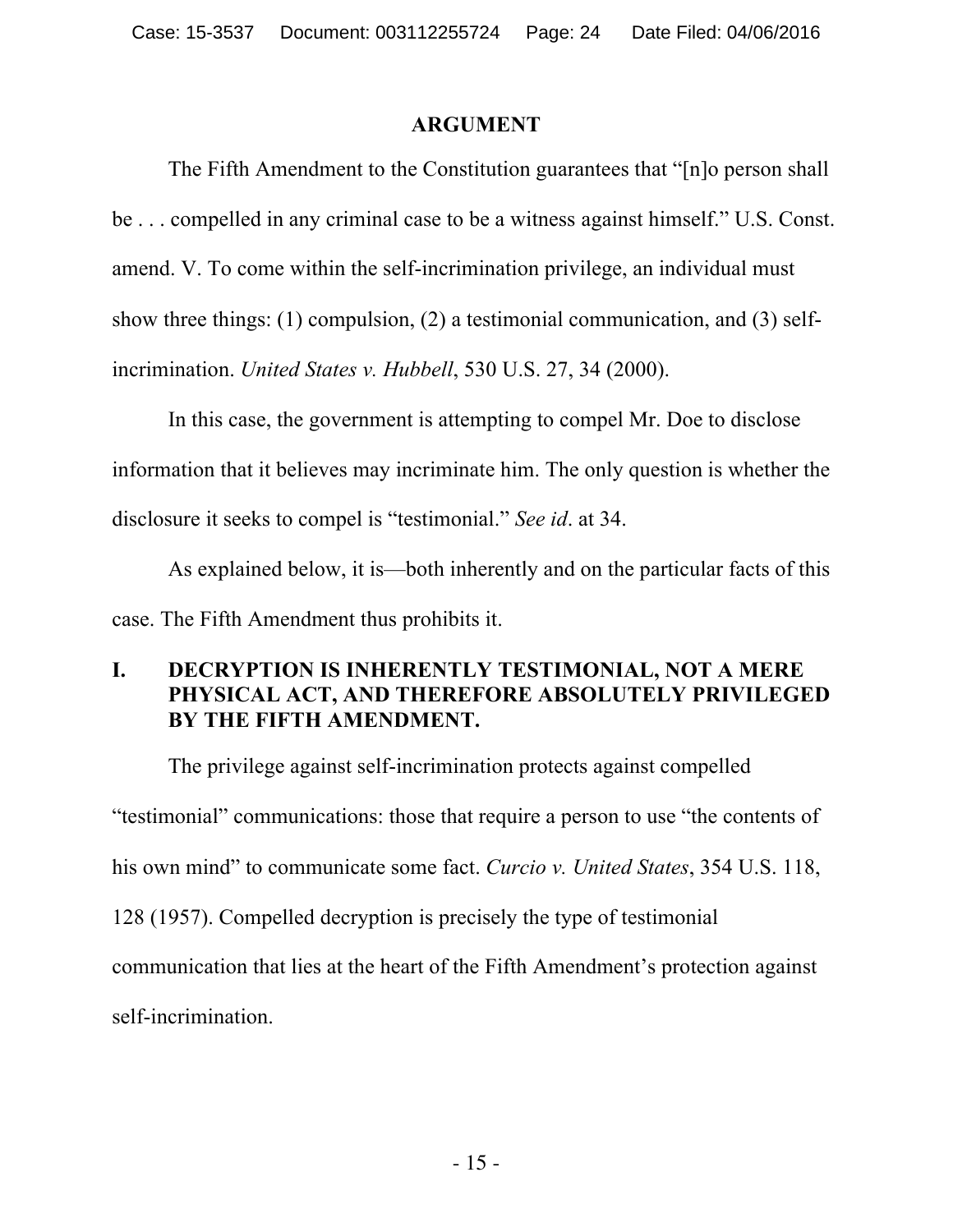### **A. The unique features of encryption make decryption inherently testimonial.**

A communication need not be verbal to be testimonial. *Doe v. United States*  ("*Doe II*"), 487 U.S. 201, 210 n.9 (1988) (noting agreement on this point with Justice Stevens' dissent, *id*. at 219). The focus, for Fifth Amendment purposes, is not on whether the communication is spoken, but whether it involves, by "word or deed," an "expression of the contents of an individual's mind." *Id*. at 219, 220 n.1 (Stevens, J., *dissenting*).

In contrast, "mere physical act<sup>[s]"</sup> that do not disclose the contents of a person's mind are not testimonial. *Hubbell*, 530 U.S. at 43. The Supreme Court has identified certain physical acts that, under the circumstances, were deemed nontestimonial, including: wearing a particular shirt, *Holt v. United States*, 218 U.S. 245, 252-53 (1910); providing a blood sample, *Schmerber v. California*, 384 U.S. 757 (1966); providing a handwriting exemplar, *Gilbert v. California*, 388 U.S. 263 (1967); and producing certain business documents, *Fischer v. United States*, 425 U.S. 391 (1976).<sup>33</sup>

In assessing the testimonial nature of decryption, it is superficially tempting

<sup>&</sup>lt;sup>33</sup> When the government demands the physical production of records from a suspect, the suspect's resulting "act of production" is testimonial if it "entail[s] implicit statements of fact." *Doe II*, 487 U.S. at 209. For example, "by producing documents in compliance with a subpoena, the witness would admit that the papers existed, were in his possession or control, and were authentic." *Id.* This so-called "Act of Production Doctrine" is discussed in more depth in Section II (A) below.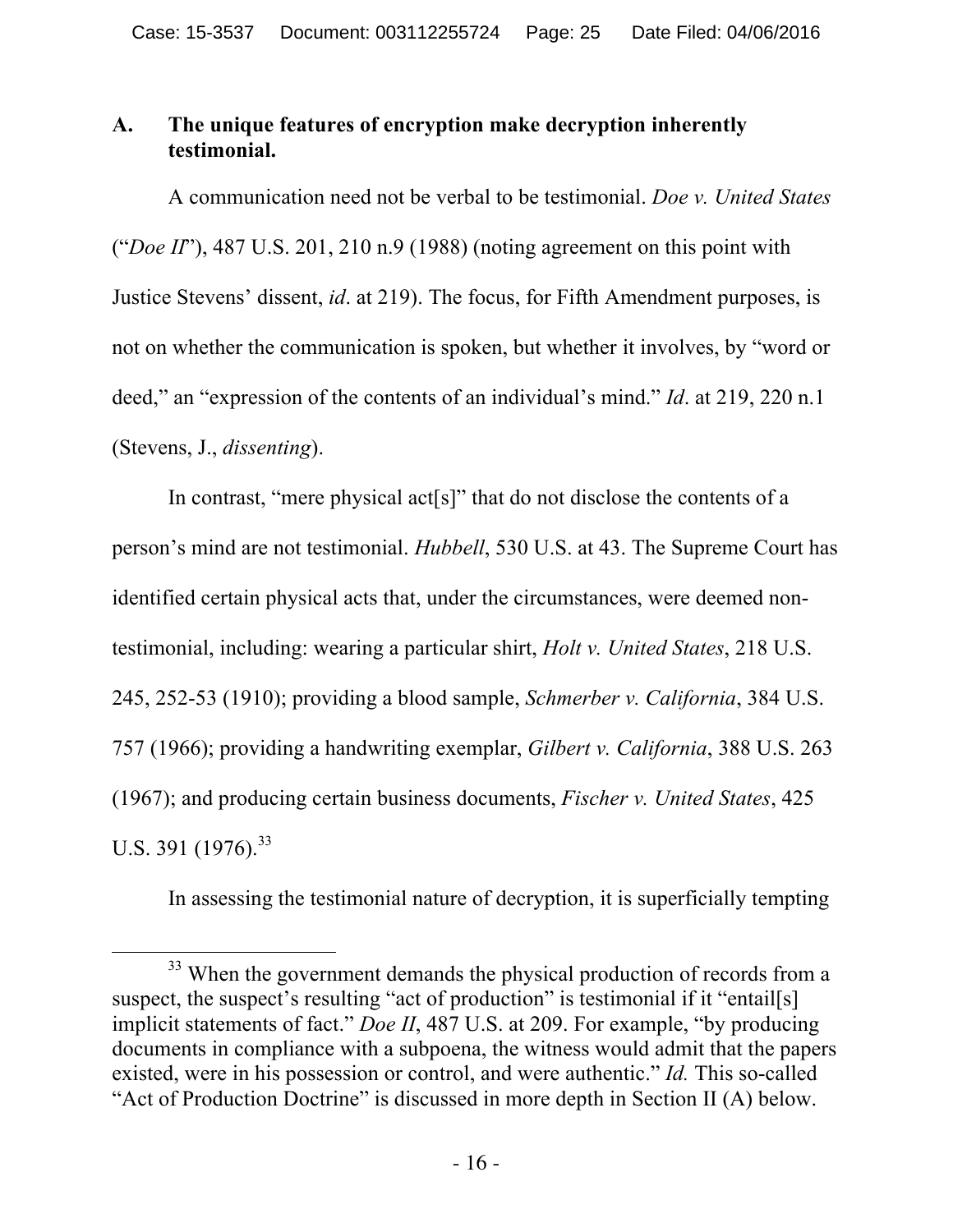to rely on the oft-stated analogy between the compelled entry of a safe's combination versus the compelled production of a lockbox's key. *See Hubbell*, 530 U.S. at 42. Under *Hubbell*, the former, which requires the compelled use of the "contents of [an individual's] mind," is testimonial and thus within the Fifth Amendment's privilege; the latter, a mere "physical act," is not. *Id.; see also United States v. Kirschner*, 823 F. Supp. 2d 665, 669 (E.D. Mich. 2010) (quashing a subpoena for computer passwords, reasoning that, under *Hubbell* and *Doe*, the subpoena would have required the suspect "to divulge through his mental process his password").

But unlike entering in a numeric combination *or* handing over a key, both of which merely provide access to preexisting documents, decryption transforms preexisting, scrambled data. Here, the government is not seeking the surrender of inaccessible documents, as in the case of a safe or lockbox. The government possesses the drives and can read the information contained on them. But the government seeks a *transformation and explanation* of that data. As described above, the government in essence possesses the pieces of an extremely complex jigsaw puzzle, but one it has been unable to complete. For this, the government wants Mr. Doe to use his unique knowledge to assemble the puzzle and to aid in his prosecution.

Moreover, translating unintelligible data via decryption communicates the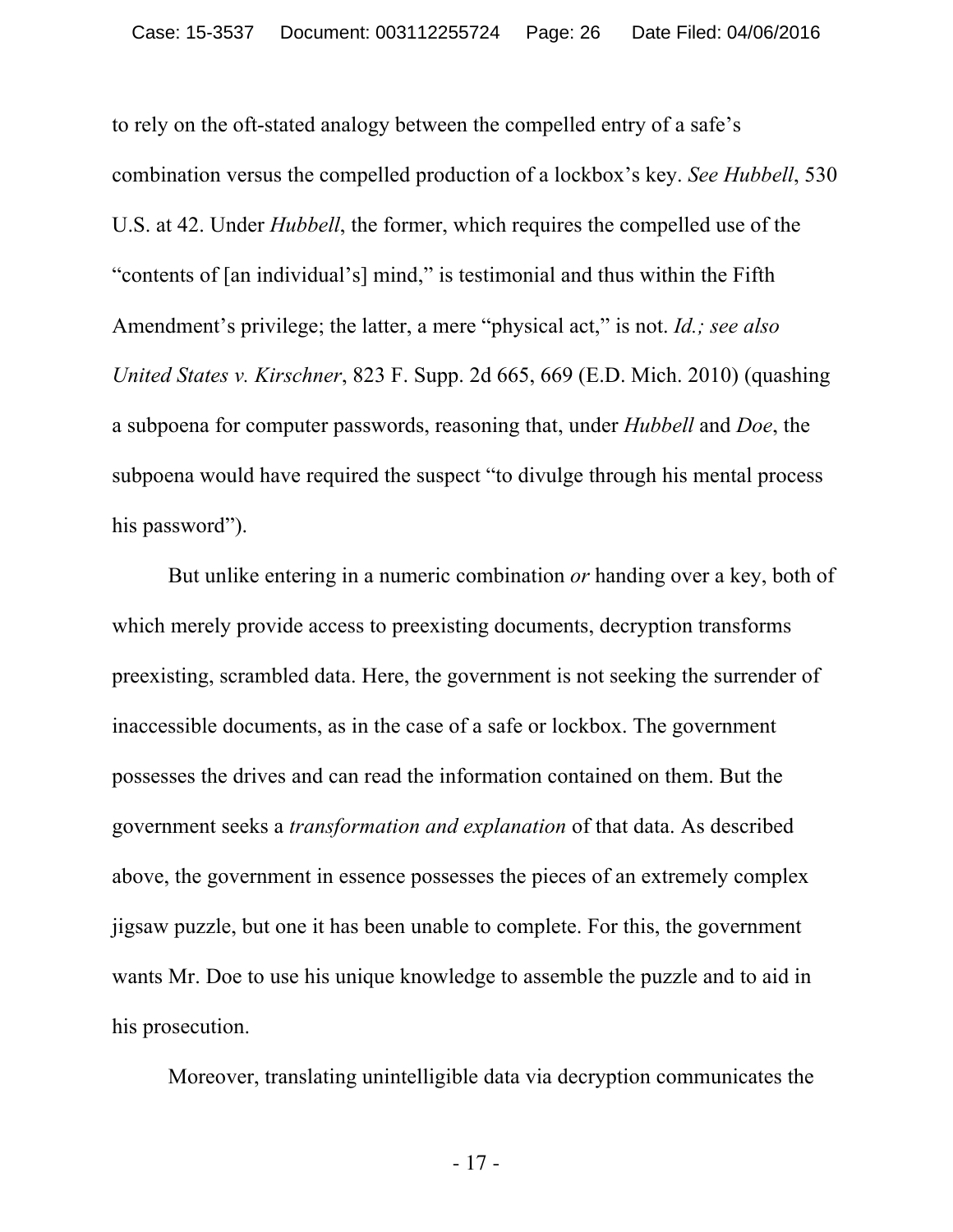content and characteristics of each and every file within the encrypted space. *See Hubbell*, 530 U.S. at 43. Indeed, it communicates whether any files exist at all. *See id*. at 43 ("[W]e have no doubt that the constitutional privilege against selfincrimination protects . . . from being compelled to answer questions designed to elicit information about the existence of sources of potentially incriminating evidence.").

Thus, compelled decryption using a password requires using the contents of the suspect's mind to explain data to the government. That is inherently testimonial and therefore is always protected by the privilege.

### **B. Prohibiting compelled decryption furthers the values animating the Fifth Amendment's privilege against self-incrimination.**

The principles animating the privilege against self-incrimination reinforce the conclusion that decryption is inherently testimonial. Ultimately, "the protection of the privilege 'is as broad as the mischief against which it seeks to guard.'" *Schmerber*, 384 U.S. at 764 (quoting *Counselman v. Hitchcock*, 142 U.S. 547, 562 (1892)). The Supreme Court has explained that the privilege is rooted in our nation's "unwillingness to subject those suspected of crime to the cruel trilemma of self-accusation, perjury, or contempt[,]" "our respect for the inviolability of the human personality and the right of each individual to a private enclave where he may lead a private life[,]" and "our realization that the privilege, while sometimes a shelter to the guilty, is often a protection of the innocent." *Doe II*, 487 U.S. at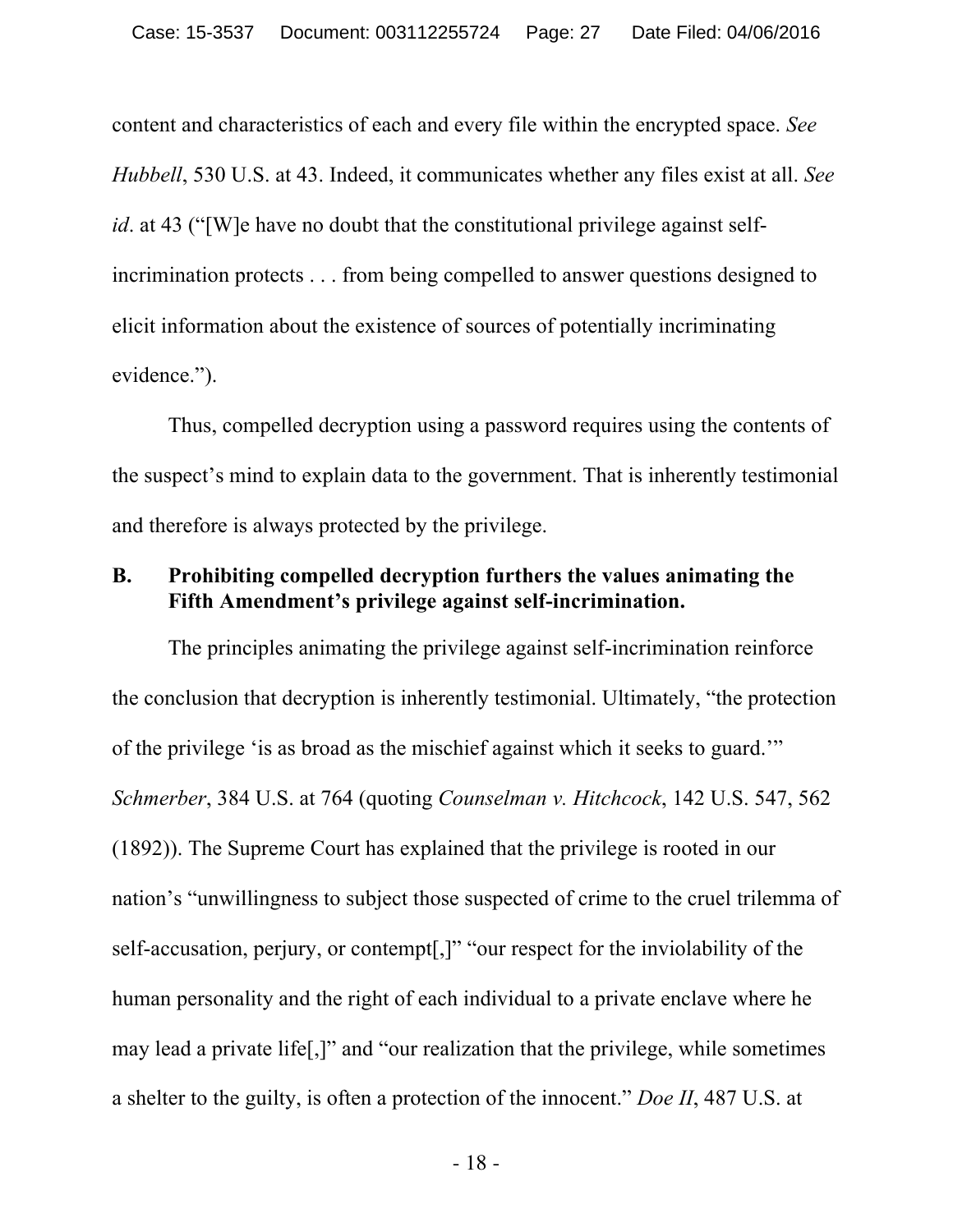212-13 (*quoting Murphy*, 378 U.S. at 55 (1964)) (internal quotations omitted).

Each element of the "cruel trilemma" is at work in cases of compelled decryption. The government gives those using encryption a choice: either provide us the allegedly incriminating information you possess; lie about your inability to do so; or be subject to a contempt order for failure to cooperate.<sup>34</sup> But the selfincrimination privilege's central purpose was to prevent this "trilemma" in the first place. *See id*. at 212.

Forced decryption also encroaches on "the right of each individual to a private enclave where he may lead a private life." *Id.* Electronic devices, "[w]ith all they contain and all they may reveal, . . . hold for many Americans 'the privacies of life.'" *Riley v. California*, 134 S. Ct. 2473, 2494-95 (2015) (quoting *Boyd v. United States*, 116 U.S. 616, 630 (1886)). "Laptop computers, iPads and the like are simultaneously offices and personal diaries. They contain the most intimate details of our lives: financial records, confidential business documents, medical records and private emails." *United States v. Cotterman*, 709 F.3d 952, 964 (9th Cir. 2013). Electronic devices may thus contain "a digital record of nearly every aspect of [users'] lives — from the mundane to the intimate." *Riley*, 134 S.

<sup>&</sup>lt;sup>34</sup> This case highlights the untenable position facing an accused who is ordered to provide testimony to assist in their own prosecution. A person who does not know or cannot remember the password to a device (as Mr. Doe has represented in this case) may be unable, not merely unwilling, to comply with a court's order. The self-incrimination privilege ensures that an innocent person cannot be imprisoned for failing to comply with an impossible order.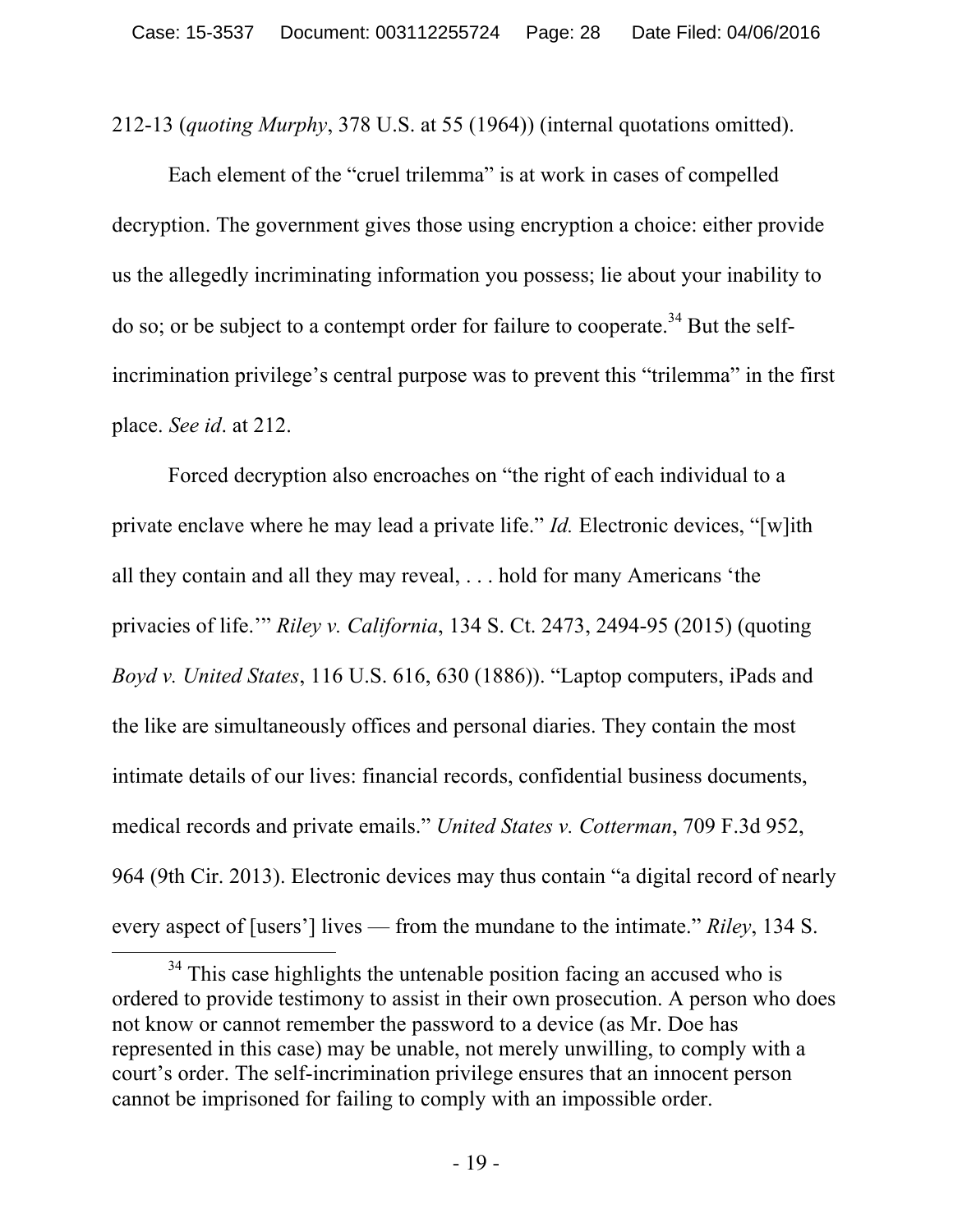Ct. at 2490.

This is precisely the type of material that implicates "the Founders' deep concern with safeguarding the privacy of thoughts and ideas—what we might call freedom of conscience—from invasion by the government." *Cotterman*, 709 F.3d at 965. Using encryption to secure these devices—containing the very "privacies of life," *Riley*, 134 S. Ct. at 2495—affords some limited measure of security in an otherwise insecure digital world. Conversely, compelled decryption is a blunt instrument, forcing a suspect to potentially expose their private life for government inspection. Such compelled intrusion encroaches on an individual's "private enclave where he may lead a private life." *Doe II*, 487 U.S. at 213; *see also Boyd*, 116 U.S. at 634.

Properly construed, the Fifth Amendment's self-incrimination privilege "enables the citizen to create a zone of privacy which government may not force him to surrender to his detriment." *In re Grand Jury Proceedings*, 632 F.2d 1033, 1043 (3d Cir. 1980). Indeed, as this Circuit has recognized:

[T]he framers of the Bill of Rights, in declaring that no man should be a witness against himself in a criminal case, evinced their judgment that in a free society, based on respect for the individual, the determination of guilt or innocence by just procedures, in which the accused made no unwilling contribution to his conviction, was more important than punishing the guilty.

*Id.* (internal quotations omitted). It is, accordingly, a "firmly embedded tenet of American constitutional law" that the Fifth Amendment protects the accused from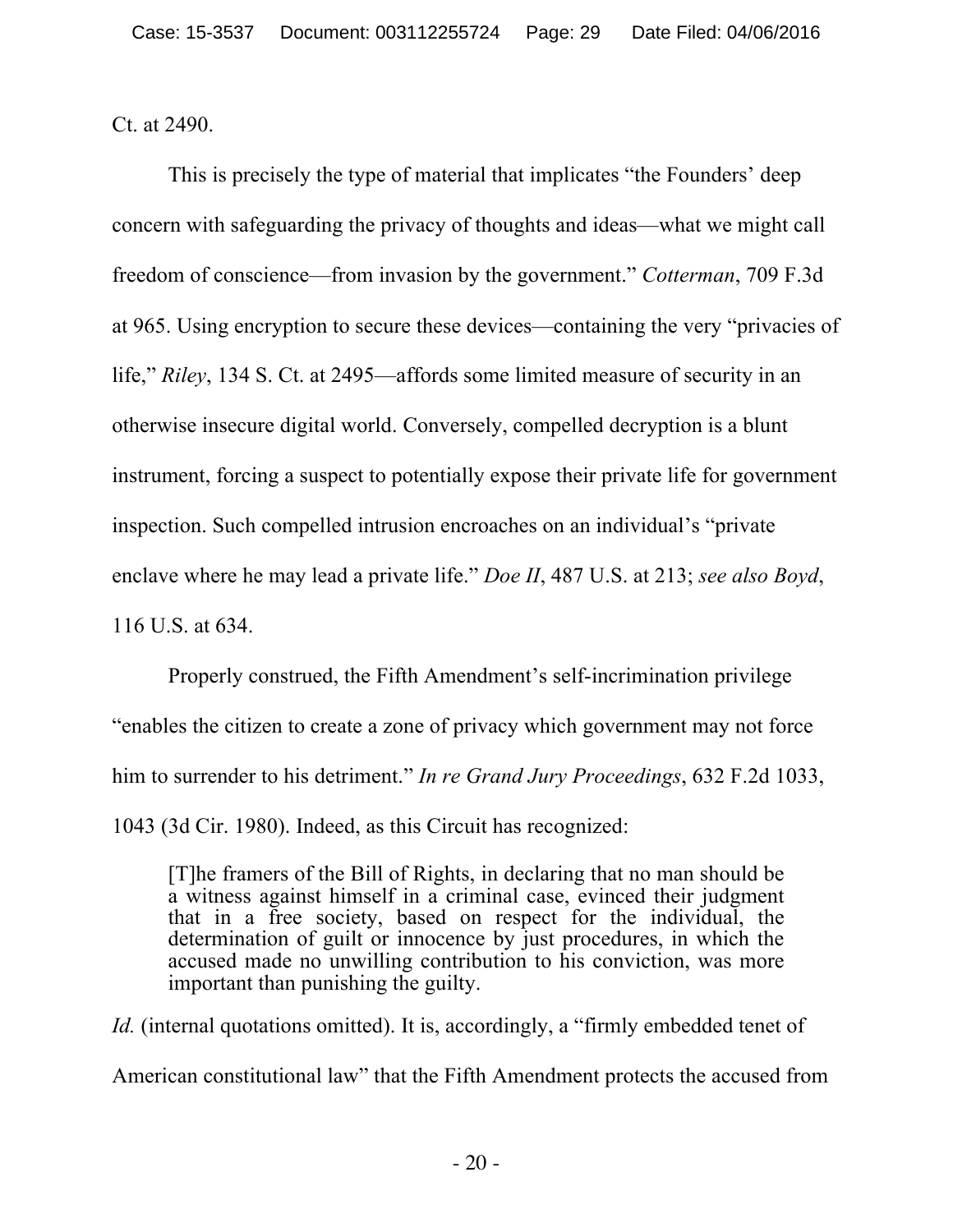assisting law enforcement access to his most private spaces.*Id*. at 1042.35

Compelled decryption—the forced disclosure of *different* information, through the application of the contents of an individual's mind—always violates that tenet, and thus always violates the Fifth Amendment.

### **II. EVEN IF COMPELLED DECRYPTION WERE AN "ACT OF PRODUCTION," IT NONETHELESS VIOLATES THE FIFTH AMENDMENT UNLESS THE EXISTENCE OF THE EVIDENCE THE GOVERNMENT SEEKS IS A "FOREGONE CONCLUSION."**

Alternatively and independently, even if decryption were viewed as the surrender of preexisting documents, compelling decryption by Mr. Doe would violate the Fifth Amendment because it would communicate information that is not

a "foregone conclusion."

 $35$  This Circuit's precedent applying the protections of the self-incrimination privilege to shield the contents of an individual's private papers remains the law of this Circuit and remains sound under governing Supreme Court precedent. *See In re Grand Jury Proceedings*, 632 F.2d 1033 (3d Cir. 1980); *ICC v. Gould*, 629 F.2d 847 (3d Cir. 1980), *cert denied* 449 U.S. 1077 (1981); *see also United States v. Doe* ("*Doe I*"), 465 U.S. 605, 619 (1984) (Marshall, J., and Brennan, J., *concurring*) ("[U]nder the Fifth Amendment there are certain documents no person ought to be compelled to produce at the Government's request."). Three other circuits have similarly rejected the contention that the Supreme Court has eliminated Fifth Amendment protection for private papers. *See Butcher v. Bailey*, 753 F.2d 465, 469 (6th Cir. 1985); *Barrett v. Acevedo*, 169 F.3d 1155, 1168 (8th Cir. 1999); *In re Steinberg*, 837 F.2d 527, 530 (1st Cir. 1988). As *Riley* teaches, government access to information stored on electronic devices raises profound privacy concerns, concerns that strikes at "the heart of our sense of privacy." *Doe I*, 465 U.S. at 619 n. 2 (Marshall, J., and Brennan, J., *concurring*). The Fifth Amendment therefore protects such information from compelled disclosure.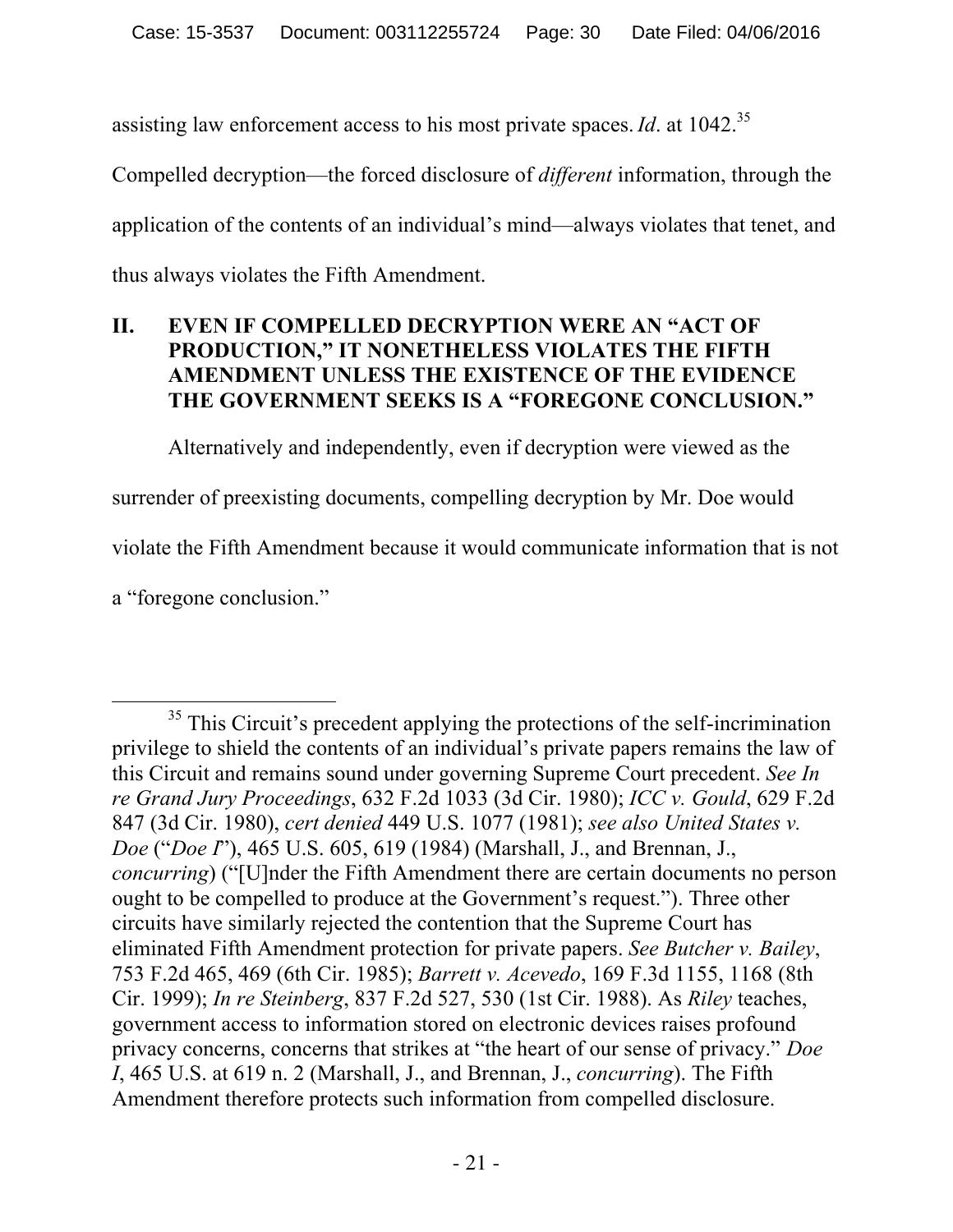#### **A. The Fifth Amendment protects testimonial acts of production that are explicitly or implicitly communicative and not foregone conclusions.**

When the government demands the surrender of records from a suspect, the suspect's resulting "act of production" is testimonial if it "entail[s] implicit statements of fact." *Doe II*, 487 U.S. at 209. The facts need not be direct evidence of guilt, but can be information that forms "a link in the chain of evidence needed to prosecute." *Hoffman v. United States*, 341 U.S. 479, 486 (1951); *see Hubbell*, 530 U.S. at 38. For example, "by producing documents in compliance with a subpoena, the witness would admit that the papers existed, were in his possession or control, and were authentic." *Id.* Production is always testimonial where the government does not know the existence and location of the evidence, or where production would implicitly authenticate the evidence. *Doe II*, 487 U.S. at 210

Where the act of surrender implies testimonial facts, the government may only compel a suspect to surrender records if those facts are a "foregone conclusion" already known to the government. *Id*. at 44. This depends upon whether, prior to production, the government could have described the pertinent facts "with reasonable particularity." *Id.* at 29-30; *see also United States v. Ponds*, 454 F.3d 313, 320 (D.C. Cir. 2006) (holding the government must prove its prior knowledge of the pertinent facts with "reasonable particularity" to establish they are a "foregone conclusion"); *In re Grand Jury Subpoena*, 383 F.3d 905, 910 (9th Cir. 2004) (same); *In re Grand Jury Subpoena*, 1 F.3d 87, 93 (2d Cir. 1993)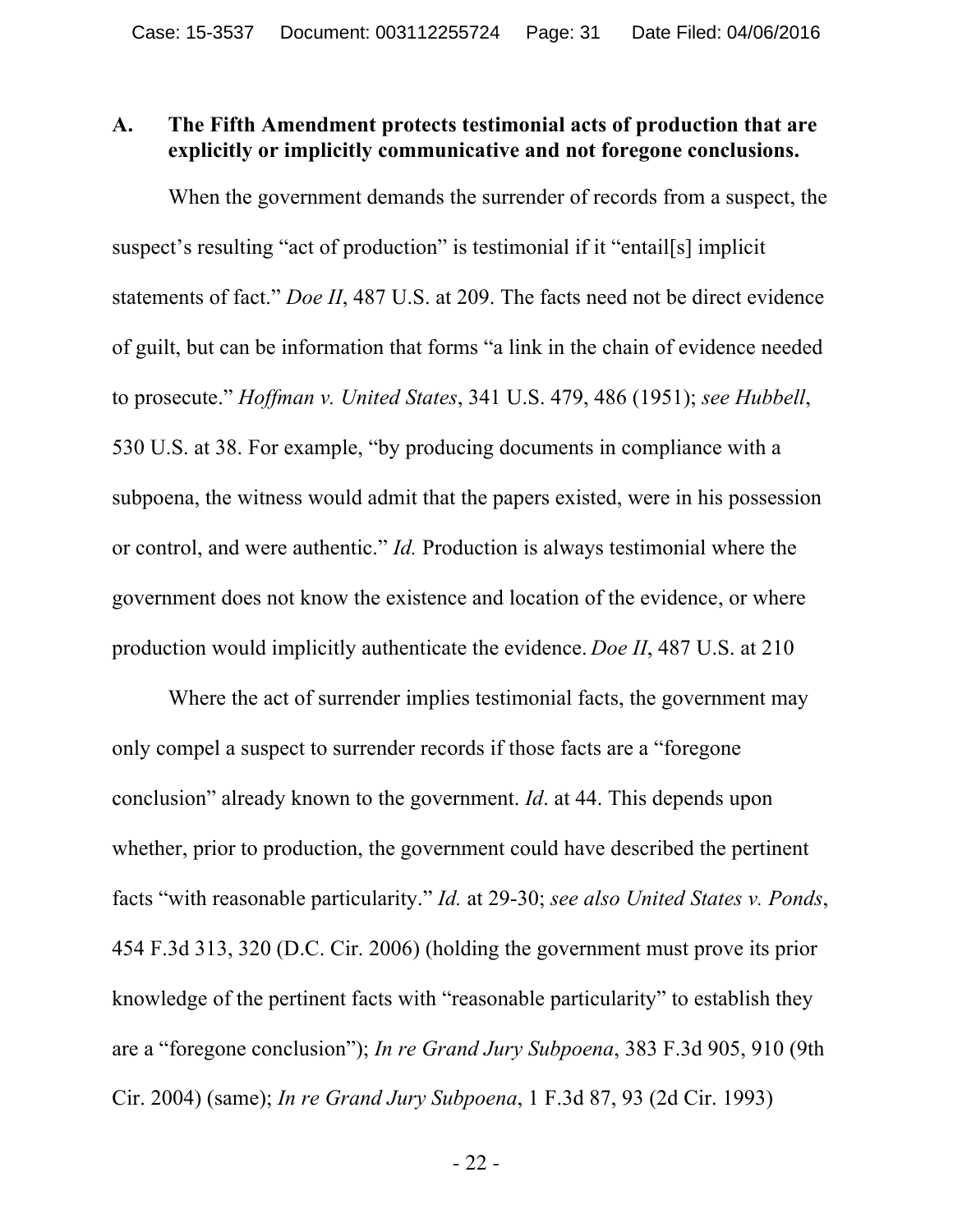(same). A foregone conclusion only exists when the resulting production "adds little or nothing to the sum total of the Government's information." *United States v. Fisher*, 425 U.S. 391, 411 (1976). That burden is a stringent one and is not met where the government demonstrates solely its knowledge of the existence, location, and authenticity of the *device*; it must make that showing with respect to the *information* it seeks. *SEC v. Huang*, No. 15-269, 2015 WL 5611644, at \*2 (E.D. Pa. Sept. 23, 2015), discussing *In re Grand Jury Subpoena Duces Tecum*, 670 F.3d 1335, 1346 (11th Cir. 2012).

The government could not meet this burden in *Hubbell*, 530 U.S. at 44-45, because it had no "prior knowledge of either the existence or the whereabouts" of the 13,120 pages produced by the suspect in response to a subpoena. The government could not overcome its failure of proof by arguing that business people "always possess general business and tax records that fall within the broad categories described in the subpoena." *Id.* at 45.

On the other hand, the government met this burden in *Fisher* when it sought, from a suspect, accounting records that "belong[ed] to the accountant, were prepared by him, and are the kind usually prepared by an accountant working on the tax returns of his client." 425 U.S. at 411. Under these circumstances, "[t]he existence and location of the papers [we]re a foregone conclusion." *Id.*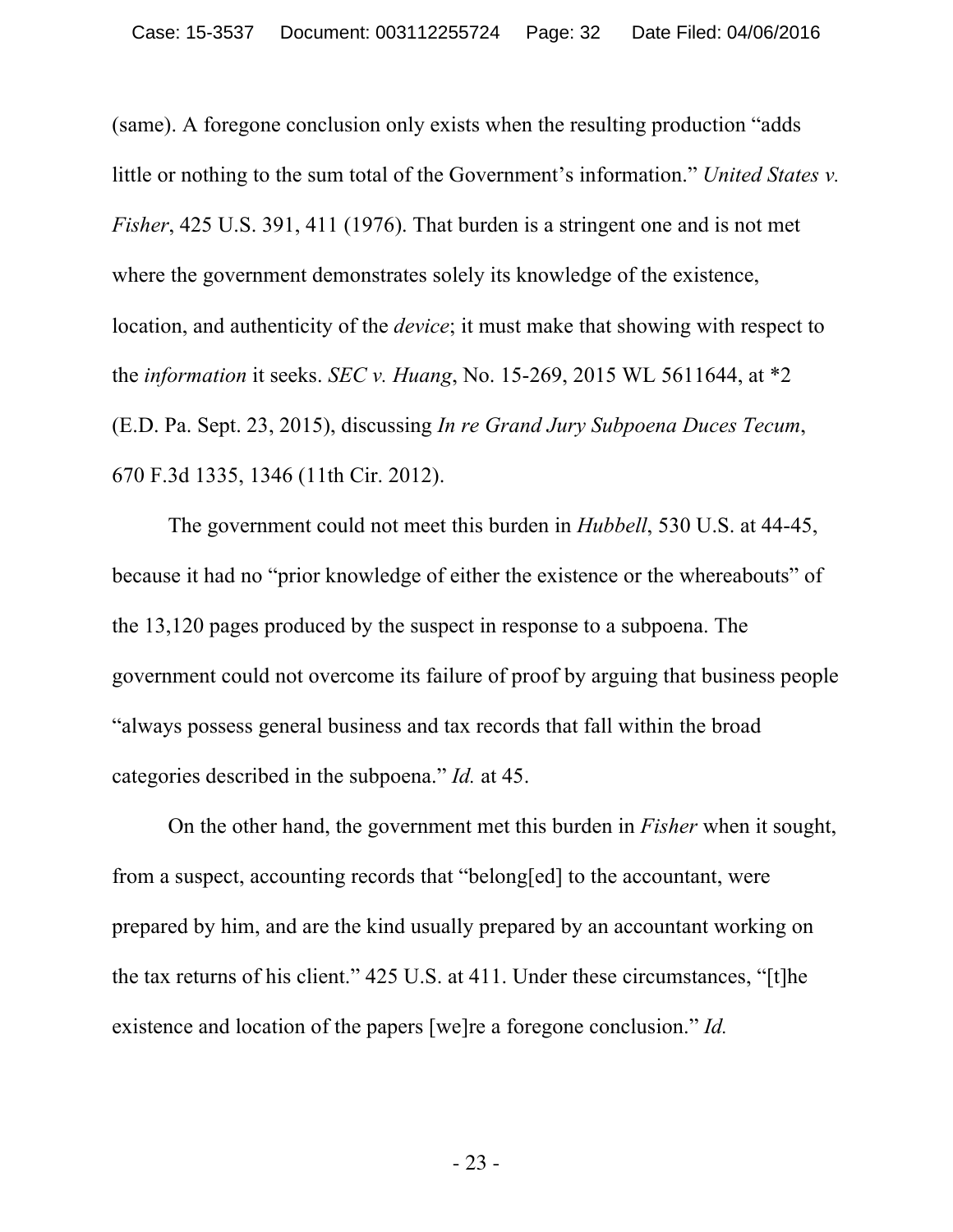### **B. As the Eleventh Circuit and other federal courts have correctly determined, decryption is a presumptively testimonial act of production because it reveals the existence, location, and authenticity of encrypted files.**

The only published federal appellate court opinion regarding the application of the Fifth Amendment to the testimonial act of decryption is *In re Grand Jury Subpoena*, 670 F.3d 1335. There, the Eleventh Circuit began its analysis by stating a two-part test for determining whether decryption was testimonial: first, whether the decryption "would make use of the contents of his or her mind"; and second, whether the government could show with "reasonable particularity" that any testimonial aspects of the decryption were "foregone conclusions." *Id.* at 1345-46.

As to the first step, the court held that decryption is testimony about a suspect's "knowledge of the existence and location of potentially incriminating files"; of their "possession, control, and access to the encrypted portions of the drives"; and of their "capability to decrypt the files." *Id.* at 1346. These communicative acts of decryption "would certainly use the contents of his mind." *Id.* at 1349. As explained above, this is true of all password-based decryption.

As to the second step, the court found that the government had failed to show that it knew "whether any files exist and are located on the hard drives"; whether the suspect was "even capable of accessing the encrypted portions of the drives"; and "whether there was data on the encrypted drives." *Id.* at 1346-47. The court emphasized that because disk encryption generates "random characters if

- 24 -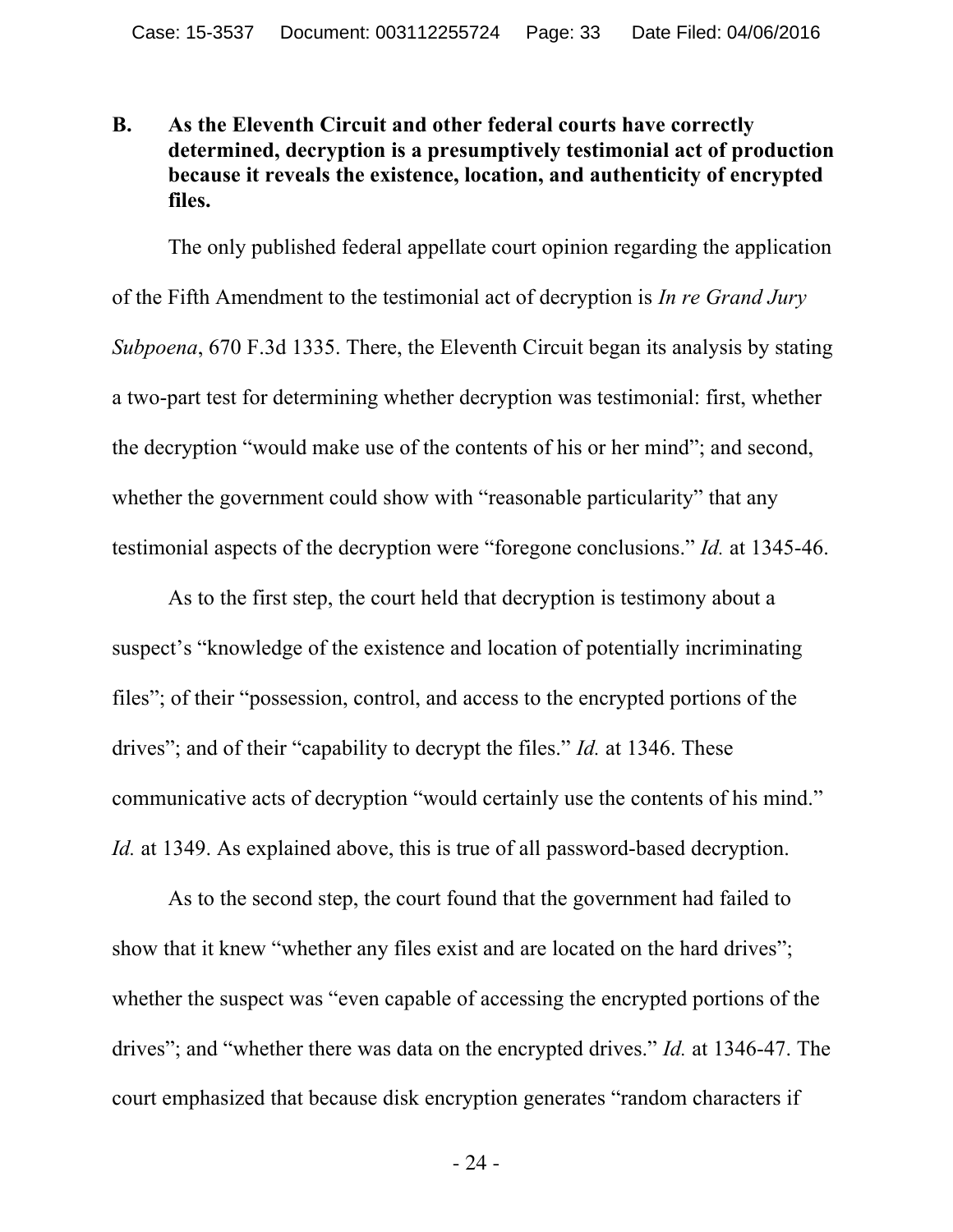there are files *and* if there is empty space, we simply do not know what, if anything, was hidden based on the facts before us." *Id.* at 1347 (emphasis in original). Thus, like in *Hubbell* and unlike in *Fisher*, the government did not know "the existence or the whereabouts" of the records it sought. *Id*.

Further, where the government does not know "specific file names," it must show with "reasonable particularity" that it seeks "a certain file," and can establish that "(1) the file exists in some specified location, (2) the file is possessed by the target of the subpoena, and (3) the file is authentic." *Id.* at 1349 n.28. On the other hand, "categorical requests for documents the Government anticipates are likely to exist simply will not suffice." *Id.* at 1347.

Finally, the Eleventh Circuit rejected the government's assertion that the act of encryption shows the suspect "was trying to hide something." Rather, "[j]ust as a vault is capable of storing mountains of incriminating documents, that alone does not mean that it contains incriminating documents, or anything at all." *Id*.

Three lower federal court decisions are consistent with the Eleventh Circuit's approach. In *Huang*, 2015 WL 5611644, at \*2, relying on the Eleventh Circuit opinion, the court denied a motion to compel the defendants to supply passwords to their smartphones because it would "require intrusion into the knowledge of the Defendants" and because the SEC could not establish with "reasonable particularity" that any documents sought resided in the locked phones.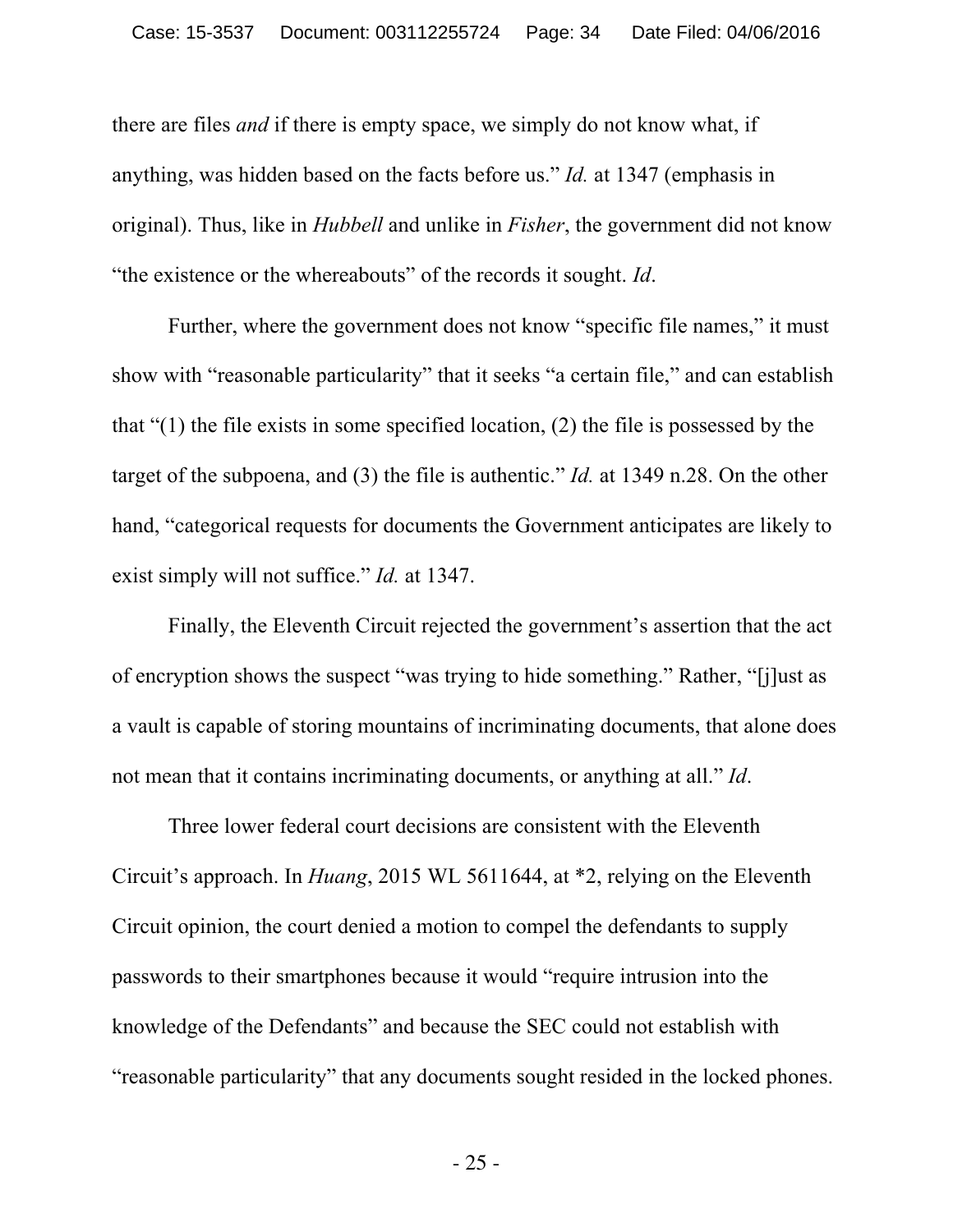However, in *In re Boucher*, No 06-91, 2009 WL 424718, \*2 (D. Vt. Feb. 19, 2009), the court denied a motion to quash a similar subpoena. There, border agents found, in a traveler's laptop computer, files with titles suggesting child pornography. The traveler stated that he sometimes unknowingly downloaded child pornography and showed the agents the drive where he downloaded files. In that file, the agents located apparent child pornography. Likewise, in *United States v. Fricosu*, 841 F. Supp. 2d 1232 (D. Colo. 2012), the court ordered a fraud suspect to decrypt information on a laptop. The police had seized a laptop with the suspect's name on it from her bedroom, and while in custody, she admitted in a recorded phone call that incriminating information was on the laptop. *Id.* at 1235. In both cases, the government had far more specific evidence than in either *Huang* or *In re Grand Jury Subpoena* that the information to be disclosed by the suspects' decryption was a foregone conclusion.

In *Commonwealth v. Gelfgatt*, 11 N.E.3d 605 (Mass. 2014), Massachusetts' highest court took an erroneously narrow view of the Fifth Amendment's protection from compelled decryption. It performed a "foregone conclusion" analysis, but without the "reasonable particularity" standard. *Id.* at 614-15. Applying the correct standard, the dissent concluded that the government had not shown the suspect had "any knowledge as to the existence or content of any particular files or documents on any particular computer." *Id.* at 622 (Lenk, J.,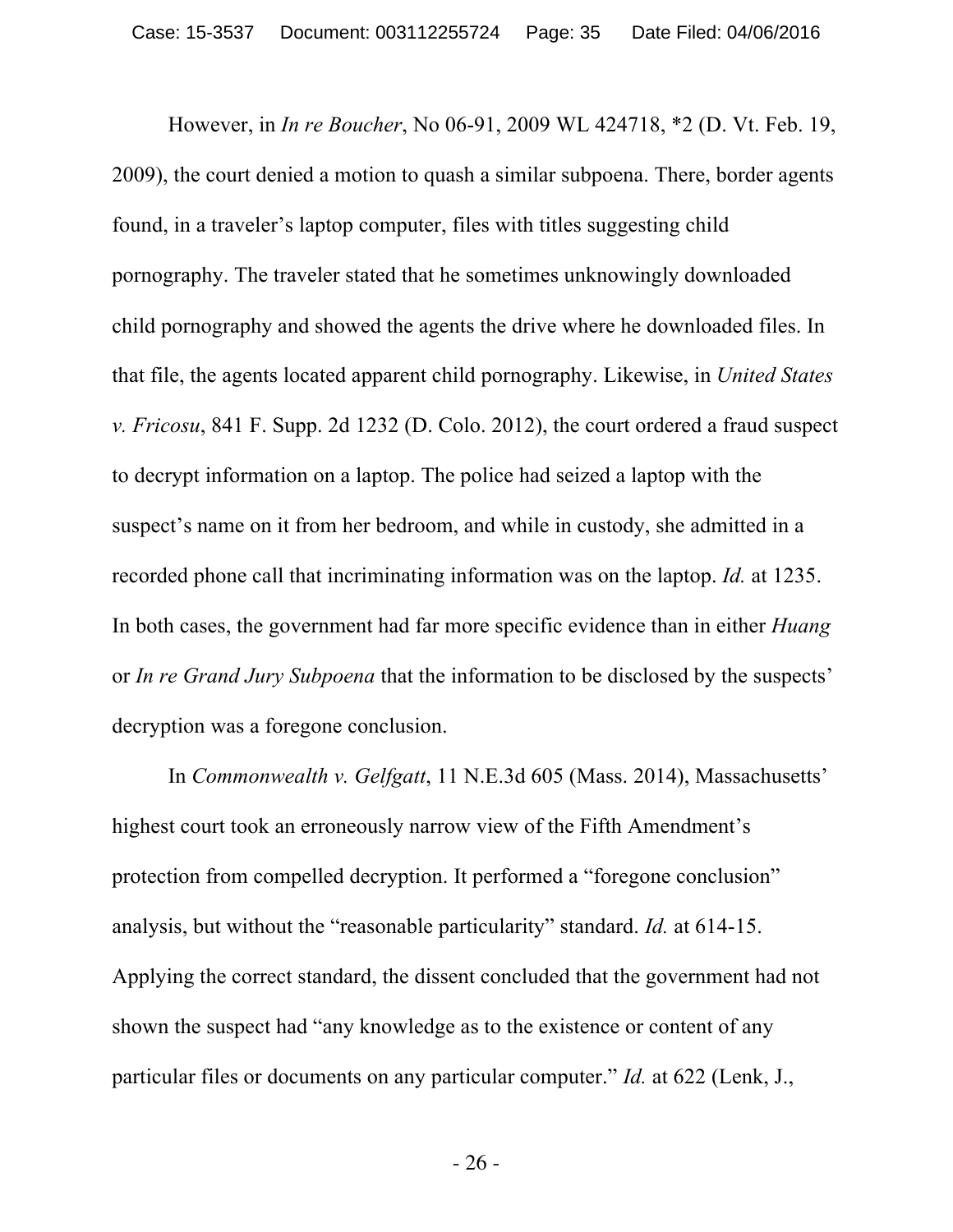*dissenting*). 36

### **C. The government cannot satisfy the foregone conclusion test here.**

Applying the Eleventh Circuit's two-part test, the existence of incriminating files on the encrypted drives at issue is not a foregone conclusion.

As explained above, by its very nature, using a secret password to decrypt data satisfies the first step of the court's test—that decryption "make[s] use of the contents of [the target's] mind." 670 F.3d at 1345.

As to the second step, the government cannot prove with reasonable particularity that all of the information that would be exposed by compelling Mr. Doe to decrypt the hard drives (even assuming he is able to do so) is a foregone conclusion. While EFF does not have access to the sealed documents filed with the district court, the publicly available record shows that the government's investigation of Mr. Doe has relied on testimony, provided after the search warrant was executed, of two individuals who gave no reliable insight into the contents of Mr. Doe's external drives. The first witness, Mr. Doe's sister, based her testimony on events that allegedly occurred the year prior and was unable to say that she had

 <sup>36</sup> In an unpublished opinion, *United States v. Gavegnano*, 305 F. App'x 954 (4th Cir. 2009), held that compelled disclosure of a password is not testimonial. That issue is distinct from the question presented here: whether compelled *decryption* is testimonial and therefore privileged. Moreover, as explained above, the court's conclusion was incorrect.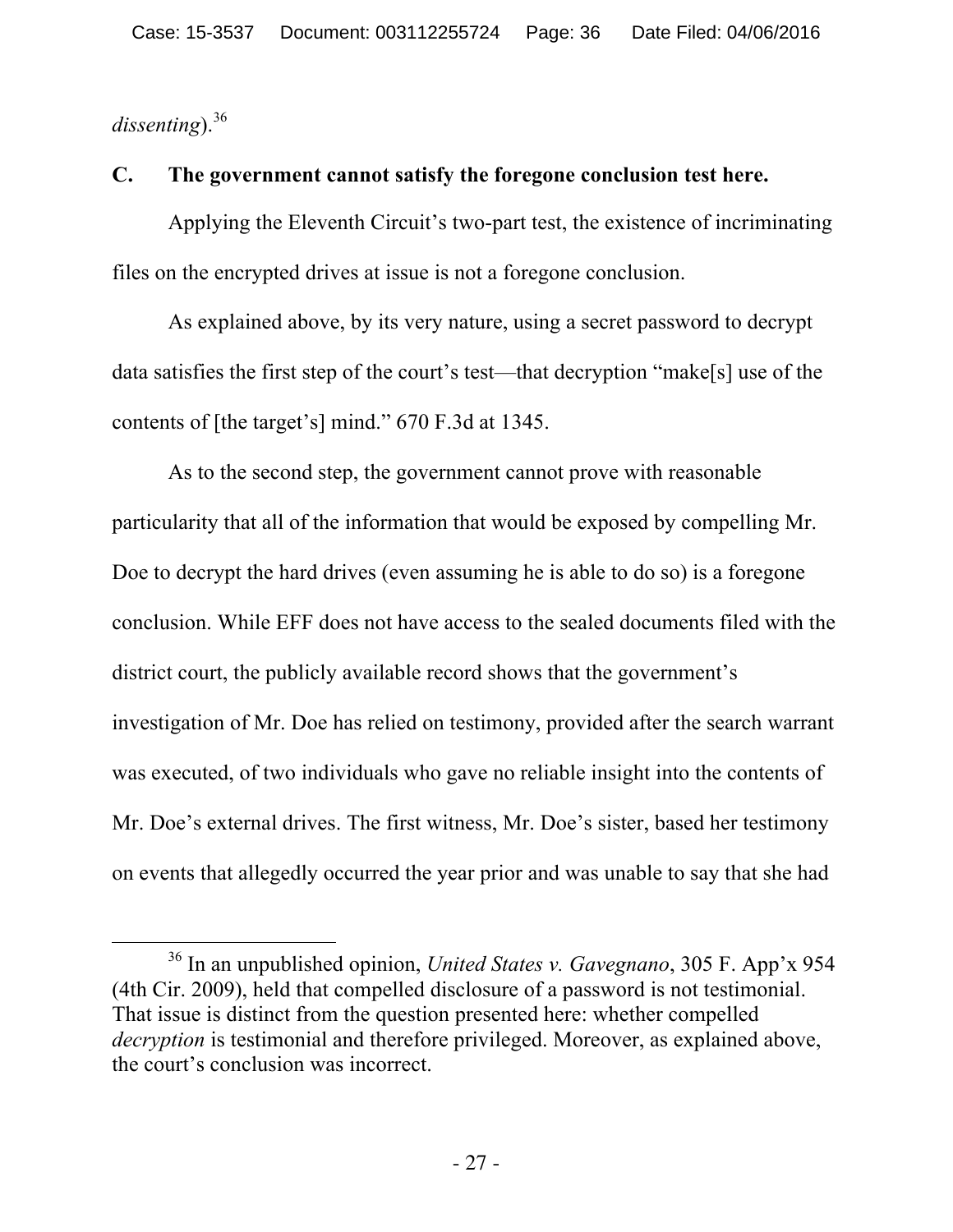ever viewed *any* file that existed on the encrypted drives, let alone an incriminating one. *See* Mr. Doe's Opening Brief, at 11-12. The second witness, Detective Christopher Tankelewicz, admitted that he could only guess that incriminating evidence was on the hard drives. *See id.* at 12-14.

A guess—even a "best guess," *id.*—is not sufficient to satisfy the government's burden of proving with reasonable particularity "the existence [and] the whereabouts" of suspect computer files. *See In re Grand Jury Subpoena,* 670 F.3d at 1347 (requests for documents "the Government anticipates are likely to exist simply will not suffice"). And a guess is certainly not sufficient to satisfy the government's heightened standard given that it has failed to identify "specific file names." *See id.* at 1349, n. 28. A guess also falls far short of the specific factual bases present in *Boucher* and *Fricosu*. *See Boucher*, 2009 WL 424718, \*2 (agent observed apparent child pornography); *Fricosu*, 841 F. Supp. 2d at 1235 (suspect admitted information "was on my laptop").

The testimony proffered in this case fails to establish that the government knew with reasonable particularity "whether any files exist and are located on the hard drives" or even "whether there was data on the encrypted drives." *See In re Grand Jury Subpoena,* 670 F.3d at 1346-47. Just as in *In re Grand Jury Subpoena* and *Huang*, the government cannot establish that the existence of any records on Mr. Doe's encrypted hard drives is a foregone conclusion.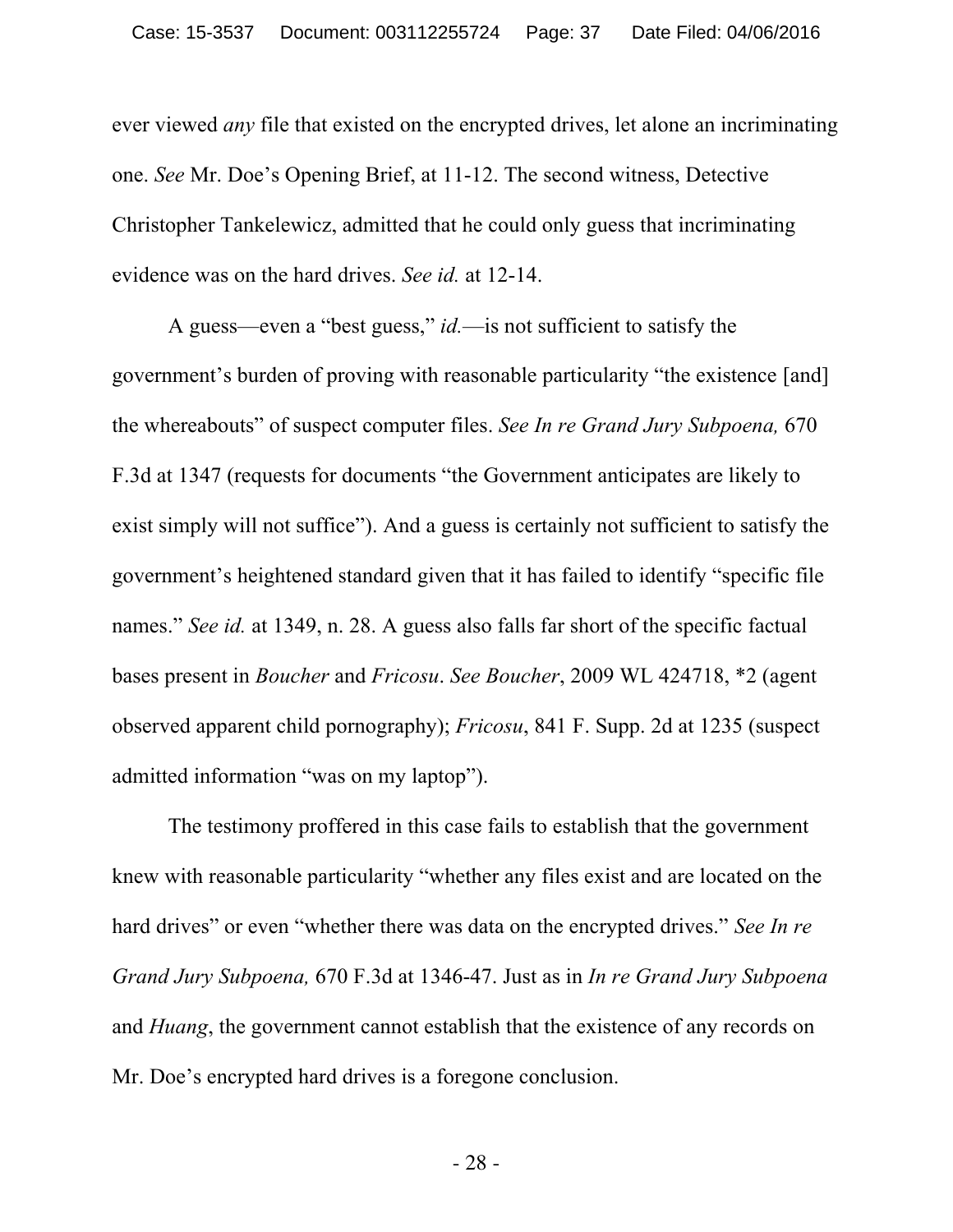Even if the government were to satisfy its burden for *particular files*, and its burden of proving Mr. Doe's ability to decrypt them, such a finding would at most support compelling Mr. Doe to decrypt and provide to the government only those specific files for which the government had satisfied its stringent Fifth Amendment burden. It would not support an order compelling Mr. Doe to decrypt and produce the entire contents of the hard drives. But here, the government has failed to identify with reasonable particularity even the existence of a single file on the hard drives. Whatever is on the drives, if anything, is decidedly not a foregone conclusion.

### **III. IF A COURT ORDERS DECRYPTION ON CONDITION OF IMMUNITY, IT MUST PROVIDE BOTH USE AND DERIVATIVE USE IMMUNITY.**

Decryption by the subject of a criminal investigation can only be constitutionally compelled through the provision of both use and derivative use immunity for the act of decryption.

The controlling federal statute provides that if a court orders a person to disclose evidence on condition of immunity from prosecution, "no testimony or other information compelled under the order (*or any information directly or indirectly derived from such testimony or other information*) may be used against the witness in any criminal case," with the exception of prosecutions for perjury and the like. 18 U.S.C. § 6002 (emphasis added). In *Kastigar*, 406 U.S. at 453, the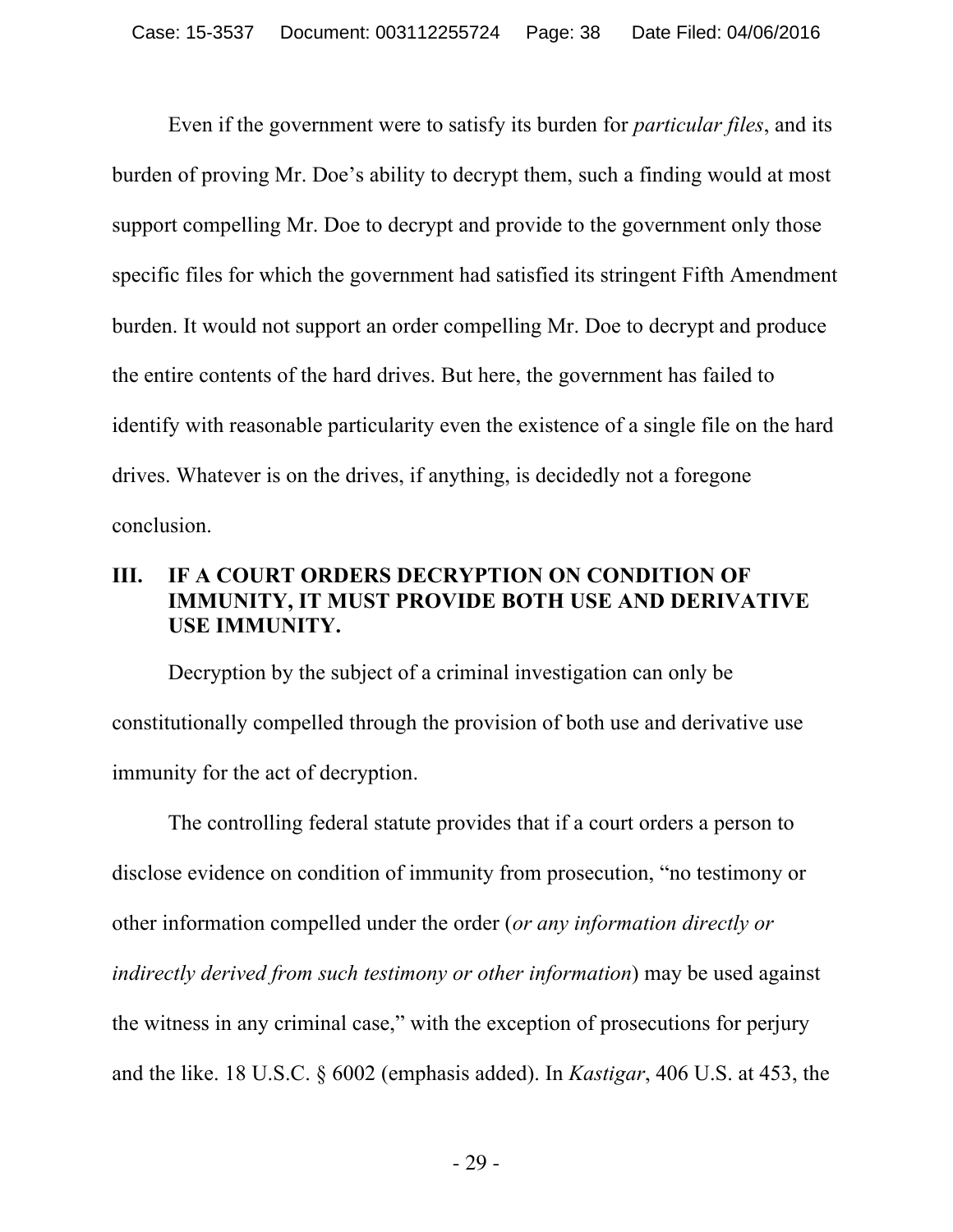Supreme Court upheld this statute, explaining that immunity from both "use and derivative use" of compelled evidence is "coextensive" with Fifth Amendment guarantees. Thus, if the government compels testimony on condition of immunity, both the statute and Fifth Amendment require it to prove that any evidence it uses against the accused was "derived from a legitimate source wholly independent of the compelled testimony." *Id.* at 460.

In *Hubbell*, the Court explained that the Fifth Amendment's protection

"encompasses compelled statements that lead to the discovery of incriminating

evidence even though the statements themselves are not incriminating and are not

introduced into evidence." 530 U.S. at 37. The Court reasoned:

[T]he testimonial aspect of respondent's act of producing subpoenaed documents was the first step in a chain of evidence that led to this prosecution. The documents did not magically appear in the prosecutor's office like 'manna from heaven.' They arrived there only after respondent asserted his constitutional privilege, received a grant of immunity, and—under the compulsion of the District Court's order—took the mental and physical steps necessary to provide the prosecutor with an accurate inventory of the many sources of potentially incriminating evidence sought by the subpoena.

*Id.* at 42; *see also Ponds*, 454 F.3d at 323 ("When the government does not have reasonably particular knowledge of the existence or location of a document, and the existence or location of the document is communicated through immunized testimony, the contents of the document are derived from that immunized testimony, and therefore are off-limits to the government.").

In the context of judicial compulsion to decrypt digital information, the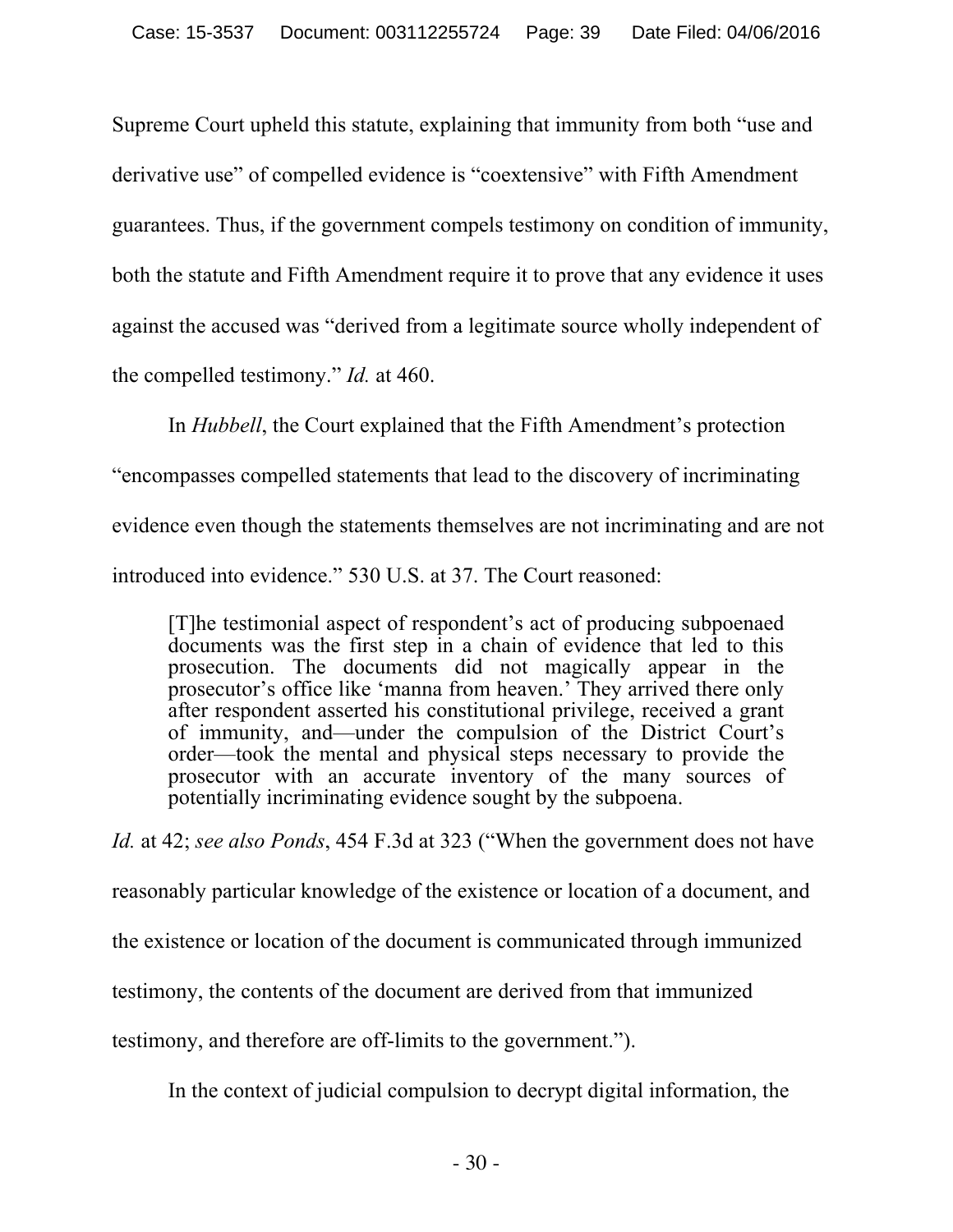Eleventh Circuit held that "act-of-production immunity," without immunity for "the contents of the production," was insufficient. *In re Grand Jury Subpoena*, 670 F.3d at 1350-51.

Here, the publicly available record does not indicate that the government has offered any immunity to Mr. Doe in exchange for the testimonial act of decryption. If the government does elect to offer such immunity, it must offer both use and derivative use immunity.

## **CONCLUSION**

For these reasons, the imposition of civil contempt should be reversed.

Dated: April 6, 2016 By: /s/ Kit Walsh

Kit Walsh Adam Schwartz Mark Rumold Jamie Williams Andrew Crocker ELECTRONIC FRONTIER FOUNDATION 815 Eddy Street San Francisco, CA 94109 Telephone: (415) 436-9333 kit@eff.org

*Counsel for Amici Curiae Electronic Frontier Foundation and American Civil Liberties Union*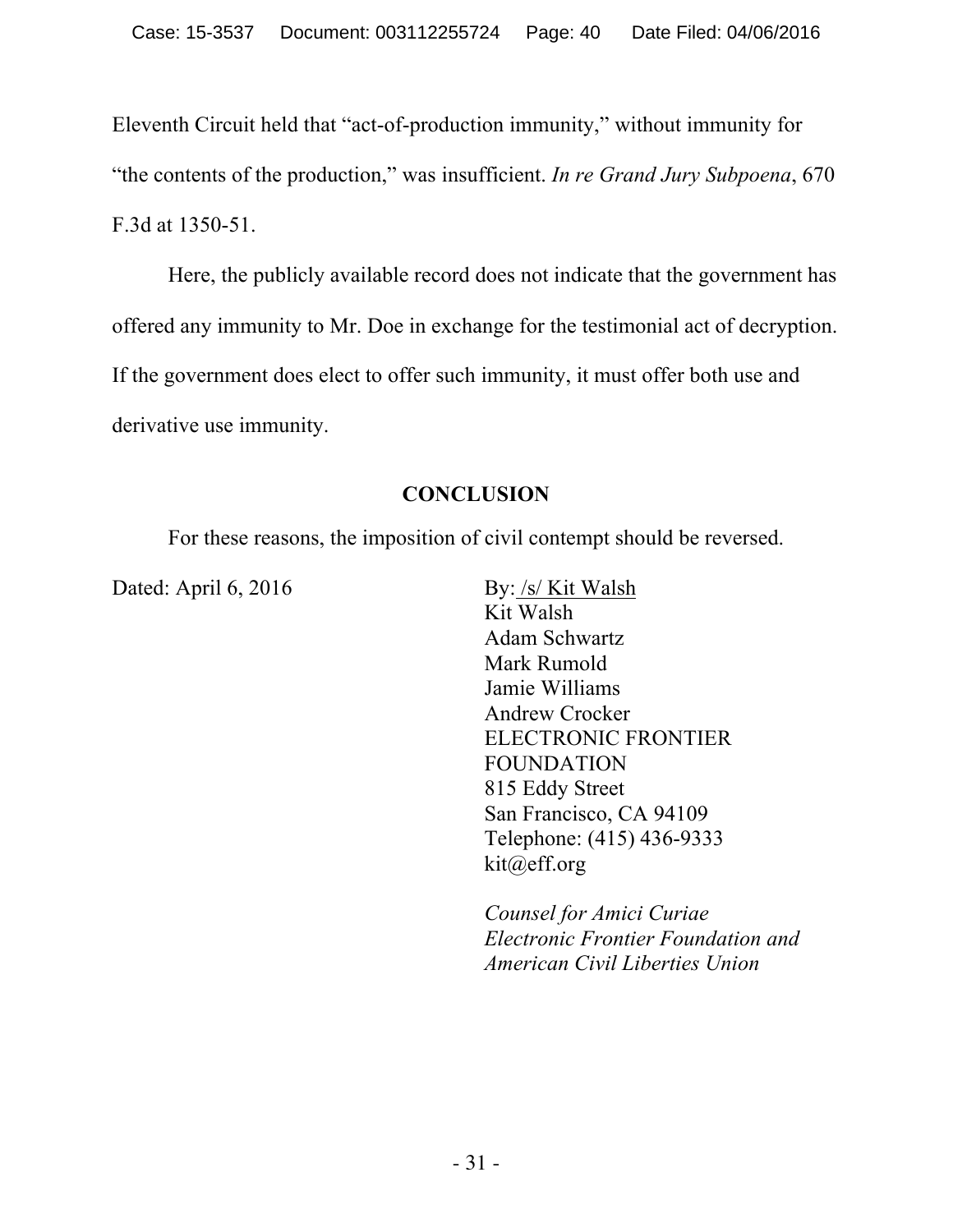#### **COMBINED CERTIFICATIONS**

I hereby certify as follows:

1. That I, Kit Walsh, counsel for *Amici Curiae*, am a member of the Bar of this Court.

2. That the foregoing brief of *Amici Curiae* complies with the type-volume limitation of Fed. R. App. P. 32(a)(7)(B). The brief is printed in proportionally spaced 14-point Times New Roman font, using Microsoft® Word for Mac 2011 and there are 6,963 words in the brief according to the word count of the wordprocessing system used to prepare the brief (excluding the parts of the brief exempted by Fed. R. App. P.  $32(a)(7)(B)(iii)$ ). The brief complies with the typeface requirements of Fed. R. App. P. 32(a)(5), and with the type style requirements of Fed. R. App. P. 32(a)(6).

3. That I electronically filed the foregoing with the Clerk of the Court for the United States Court of Appeals for the Third Circuit, pursuant to Third Circuit Rule 25.1(b) by using the appellate CM/ECF system on April 6, 2016. All participants in the case are registered CM/ECF users and that service will be accomplished by the appellate CM/ECF system.

4. That the text of the electronic brief is identical to the text of the seven paper copies mailed to the Court pursuant to Local Rule 31.1(b)(3).

5. That the electronic file of this brief was scanned with Avast antivirus